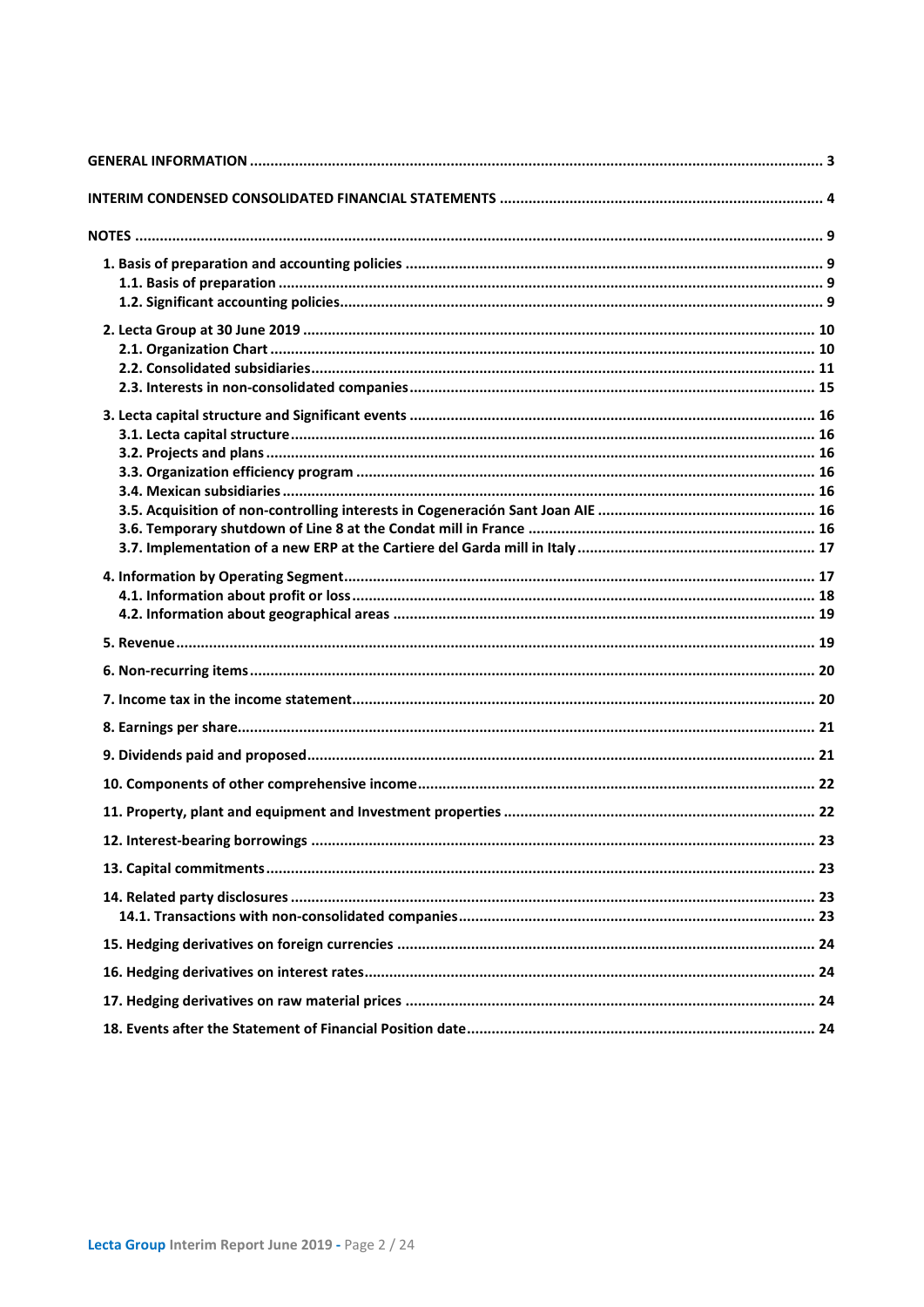### <span id="page-2-0"></span>**GENERAL INFORMATION**

Lecta Group is engaged in the production and sale of Coated Woodfree ("CWF") and Specialty papers. Lecta Group has production sites in France, Italy and Spain and sells all around the world. It employed circa 3,170 FTE people in the quarter ended 30 June 2019.

The parent company of the Lecta Group is Lecta SA, a limited company incorporated and domiciled in the Grand Duchy of Luxembourg. The address of its registered office is: LECTA SA 20, rue de la Poste L-2346 Luxembourg

These interim condensed financial statements were approved for issue on 28 August 2019.

**All the amounts in the present report are in thousands of euros (EUR K or K€) unless otherwise stated.**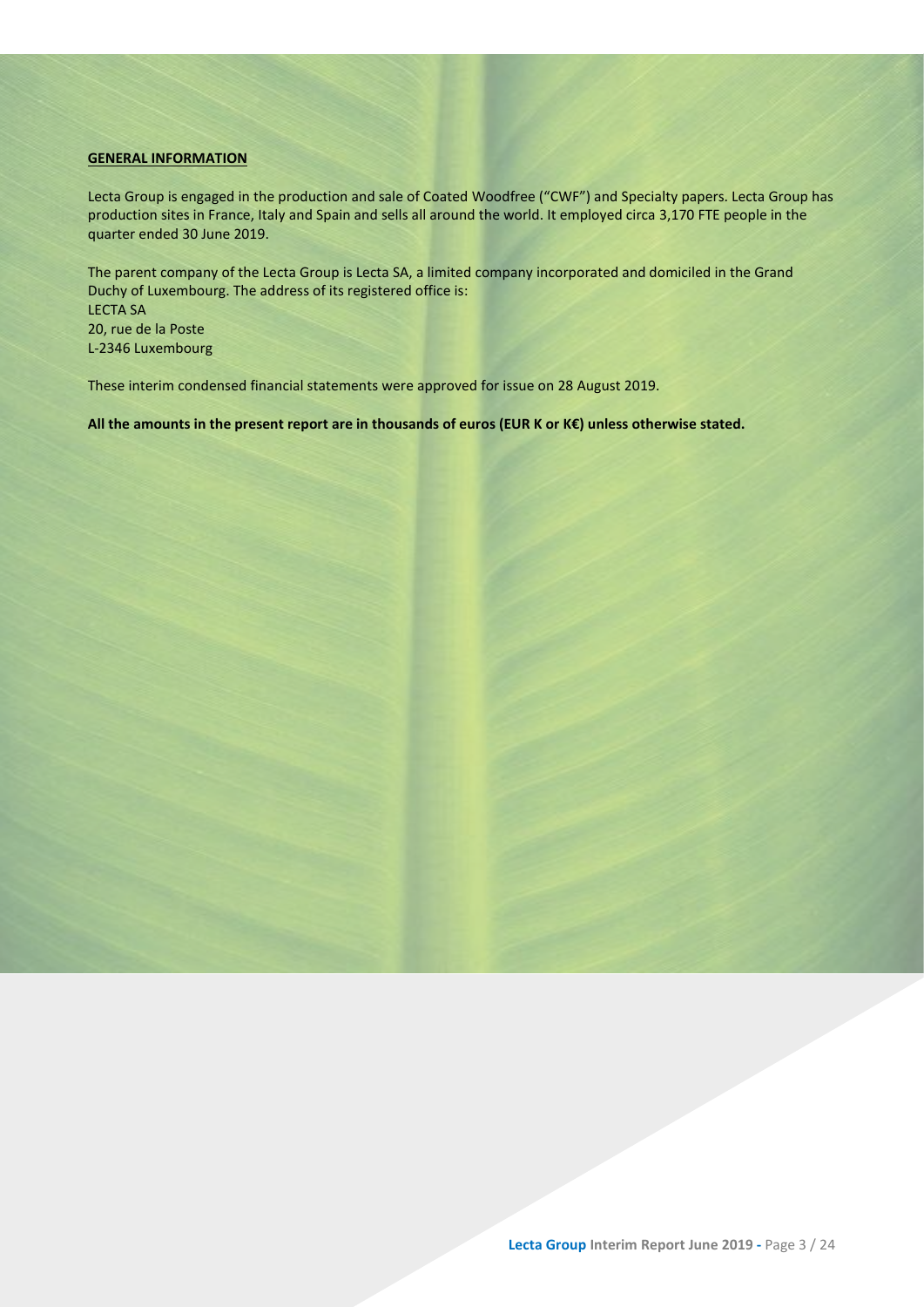### **INTERIM CONDENSED CONSOLIDATED FINANCIAL STATEMENTS**

<span id="page-3-0"></span>**Consolidated income statement**

Lecta Group (in EUR K)

|                                                      | <b>Notes</b> |                | Jan to Jun 2019 |            | Jan to Jun 2018 |  |
|------------------------------------------------------|--------------|----------------|-----------------|------------|-----------------|--|
|                                                      |              |                | $\frac{0}{0}$   |            | $\%$            |  |
| Revenue                                              | (5)          | 734,574        | 100             | 747.105    | 100             |  |
|                                                      |              |                |                 |            |                 |  |
| Changes in inventories of finished goods and         |              |                |                 |            |                 |  |
| work in process                                      |              | (11, 339)      | (2)             | 19,054     | 3               |  |
| Raw materials and consumables used                   |              | (373, 863)     | (51)            | (404, 110) | (54)            |  |
| Labor costs                                          |              | (93, 497)      | (13)            | (96, 556)  | (13)            |  |
| Other operating costs except non-recurring items     |              | (202, 342)     | (28)            | (200, 352) | (27)            |  |
| <b>EBITDA</b>                                        |              | 53,534         | $\overline{7}$  | 65,142     | 9               |  |
| Depreciation                                         | (11)         | (29, 249)      | (4)             | (25, 146)  | (3)             |  |
| Amortization                                         |              | (86)           | (0)             | 598        | $\Omega$        |  |
| Non recurring items                                  | (6)          | (1,680)        | (0)             | (2,000)    | (0)             |  |
| Profit (loss) from operations                        |              | 22,519         | 3               | 38,594     | 5               |  |
|                                                      |              |                |                 |            |                 |  |
| Financial income                                     |              | 286            | 0               | 644        | 0               |  |
| Financial expense                                    |              | (31, 133)      | (4)             | (32, 123)  | (4)             |  |
| Finance costs                                        | (12)         | (30, 847)      | (4)             | (31, 479)  | (4)             |  |
| Share of results in associates                       |              | 0              | 0               | $\Omega$   | 0               |  |
| Profit (loss) before tax                             |              | (8, 328)       | (1)             | 7,115      | $\mathbf{1}$    |  |
| Income tax                                           | (7)          | (4,305)        | (1)             | (5, 177)   | (1)             |  |
| Profit (loss) after tax from continuing operations   |              | (12, 633)      | (2)             | 1,938      | $\mathbf{0}$    |  |
|                                                      |              |                |                 |            |                 |  |
| Profit (loss) after tax from discontinued operations |              | $\overline{0}$ | 0               | $\bigcap$  | $\mathbf{0}$    |  |
| Profit (loss) after tax                              |              | (12, 633)      | (2)             | 1,938      | $\mathbf 0$     |  |
| Attributable to:                                     |              |                |                 |            |                 |  |
| Equity holders of the parent                         | (8)          | (13,539)       | (2)             | 141        | $\bigcap$       |  |
| Non-controlling interests                            |              | 906            | 0               | 1,797      | 0               |  |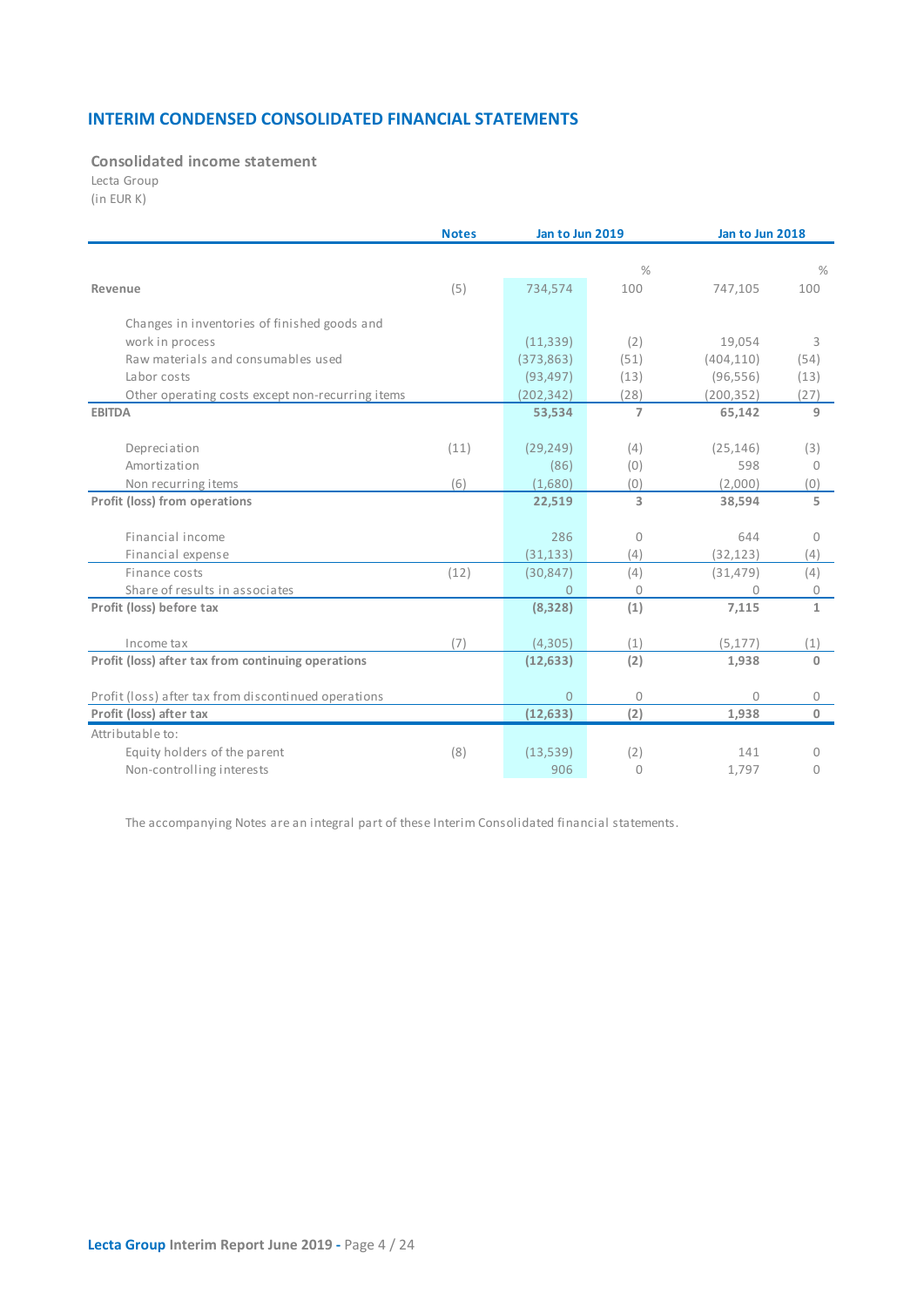### **Consolidated statement of comprehensive income**

Lecta Group (in EUR K)

|                                                                                                  | <b>Notes</b> | Jan to Jun 2019                  | Jan to Jun 2018 |
|--------------------------------------------------------------------------------------------------|--------------|----------------------------------|-----------------|
| Profit (loss) for the period                                                                     |              | (12, 633)                        | 1,938           |
| Exchange differences on translation of foreign operations                                        |              | 17                               | 137             |
| Net (loss)/gain on cash flow hedges<br>Income tax effect                                         | (10)         | $\overline{0}$<br>$\overline{0}$ | 0<br>0          |
|                                                                                                  |              | $\Omega$                         | $\Omega$        |
| Net (loss)/gain on Unlisted securities<br>Income tax effect                                      | (10)         | (132)<br>$\Omega$                | 0<br>0          |
|                                                                                                  |              | (132)                            | $\overline{0}$  |
| Net other comprehensive income to be reclassified to profit<br>or loss in subsequent periods     |              | (116)                            | 137             |
| Actuarial gains (losses) on defined benefits plans<br>Income tax effect                          |              | $\overline{0}$<br>$\overline{0}$ | $\circ$<br>0    |
|                                                                                                  |              | $\Omega$                         | $\bigcap$       |
| Net other comprehensive income not being reclassified to<br>profit or loss in subsequent periods |              | 0                                | $\mathcal{O}$   |
| Other comprehensive income, net of tax                                                           |              | (116)                            | 137             |
| Total comprehensive income, net of tax                                                           |              | (12, 748)                        | 2,076           |
| Attributable to:                                                                                 |              |                                  |                 |
| Equity holders of the parent                                                                     |              | (13, 654)                        | 278             |
| Non-controlling interests                                                                        |              | 906                              | 1,797           |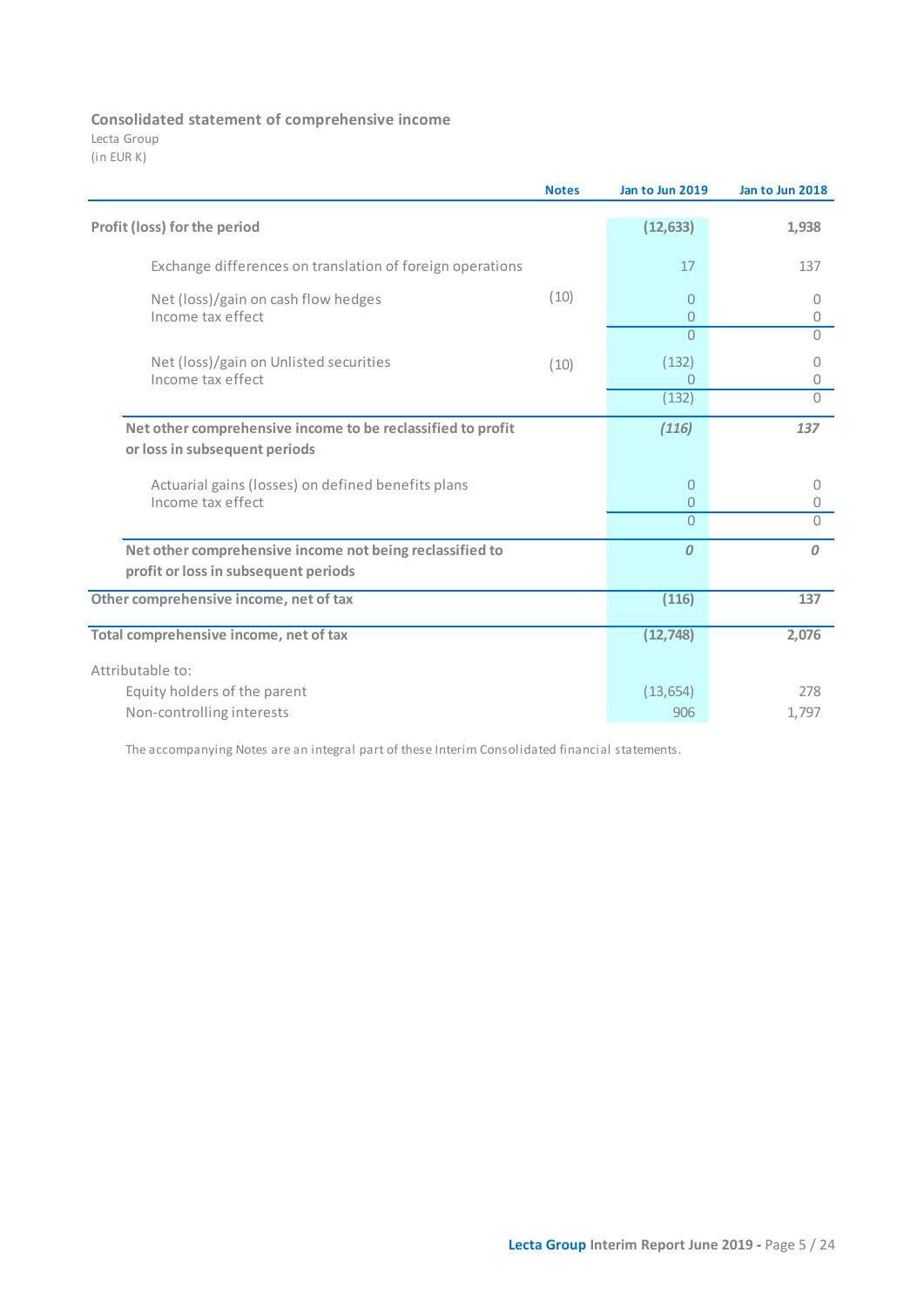### **Consolidated statement of financial position**

Lecta Group

(in EUR K)

|                               |              | 30 Jun    | <b>31 Dec</b> | 30 Jun    |
|-------------------------------|--------------|-----------|---------------|-----------|
|                               | <b>Notes</b> | 2019      | 2018          | 2018      |
| <b>ASSETS</b>                 |              |           |               |           |
| Property, plant and equipment | (11)         | 499,330   | 473,852       | 474,951   |
| Investment properties         | (11)         | 1,363     | 1,363         | 1,363     |
| Goodwill                      |              | 118,252   | 118,252       | 118,252   |
| Other intangible assets       |              | 2,319     | 6,203         | 2,629     |
| Unlisted securities           |              | 77        | 77            | 141       |
| Biological assets             |              | 287       | 284           | 284       |
| Deferred income tax assets    |              | 54,223    | 54,477        | 47,293    |
| Other non-current receivables |              | 1,484     | 1,472         | 1,623     |
| Non-current assets            |              | 677,335   | 655,981       | 646,536   |
|                               |              |           |               |           |
| Income tax receivable         |              | 2,427     | 7,125         | 6,157     |
| Inventories                   |              | 224,302   | 238,809       | 227,698   |
| Trade receivables             |              | 220,445   | 212,643       | 224,716   |
| Prepayments                   |              | 1,165     | 666           | 1,244     |
| Other current receivables     |              | 5,468     | 8,788         | 9,027     |
| Cash & cash equivalents       |              | 78,895    | 107,227       | 101,088   |
| <b>Current assets</b>         |              | 532,701   | 575,257       | 569,930   |
|                               |              |           |               |           |
| <b>TOTAL ASSETS</b>           |              | 1,210,036 | 1,231,239     | 1,216,466 |

### **EQUITY & LIABILITIES**

|                                                        | 1,446          | 1.446     | 1,446        |
|--------------------------------------------------------|----------------|-----------|--------------|
| Paid-in capital<br>Share premium                       | 136,669        | 136,669   | 136,669      |
|                                                        |                |           |              |
| Net incomes (expenses) recognized                      |                |           |              |
| directly through Equity                                | (7,993)        | (7,861)   | (8,079)      |
| Foreign currency translation                           | (1, 313)       | (1, 329)  | (1, 312)     |
| Accumulated net profits (losses)                       | (46, 706)      | (33, 167) | (34, 620)    |
| Equity holders of the parent                           | 82,103         | 95,757    | 94,103       |
|                                                        |                |           |              |
| Non-controlling interests                              | 5,034          | 5,564     | 17,568       |
| <b>TOTAL EQUITY</b>                                    | 87,137         | 101,321   | 111,671      |
|                                                        |                |           |              |
|                                                        |                |           |              |
| (12)<br>Interest-bearing borrowings                    | 627,584        | 606,945   | 608,244      |
| Non-current grants                                     | 7,673          | 8,674     | 9,689        |
| Non-current provisions                                 | 25,760         | 26,293    | 29,128       |
| Deferred income tax liabilities                        | 12,023         | 11,545    | 11,316       |
| Other non-current liabilities                          | $\overline{0}$ | $\Omega$  | $\mathbf{0}$ |
| Non-current liabilities                                | 673,039        | 653,457   | 658,378      |
|                                                        |                |           |              |
| Current portion of interest-bearing borrowings<br>(12) | 54,693         | 31,589    | 35,167       |
| Bank overdrafts                                        | 27,285         | 17,180    | 20,714       |
| Current grants                                         | 2,161          | 2,245     | 2,356        |
| Current provisions                                     | 2,965          | 8,940     | 1,445        |
| Income tax payable                                     | 548            | 1,235     | 7,531        |
| Trade payables                                         | 344,828        | 397,994   | 364,453      |
| Other liabilities                                      | 17,380         | 17,278    | 14,750       |
| <b>Current liabilities</b>                             | 449,860        | 476,460   | 446,418      |
| <b>TOTAL LIABILITIES</b>                               | 1,122,899      | 1,129,917 | 1,104,795    |
|                                                        |                |           |              |
| <b>TOTAL EQUITY AND LIABILITIES</b>                    | 1,210,036      | 1,231,239 | 1,216,466    |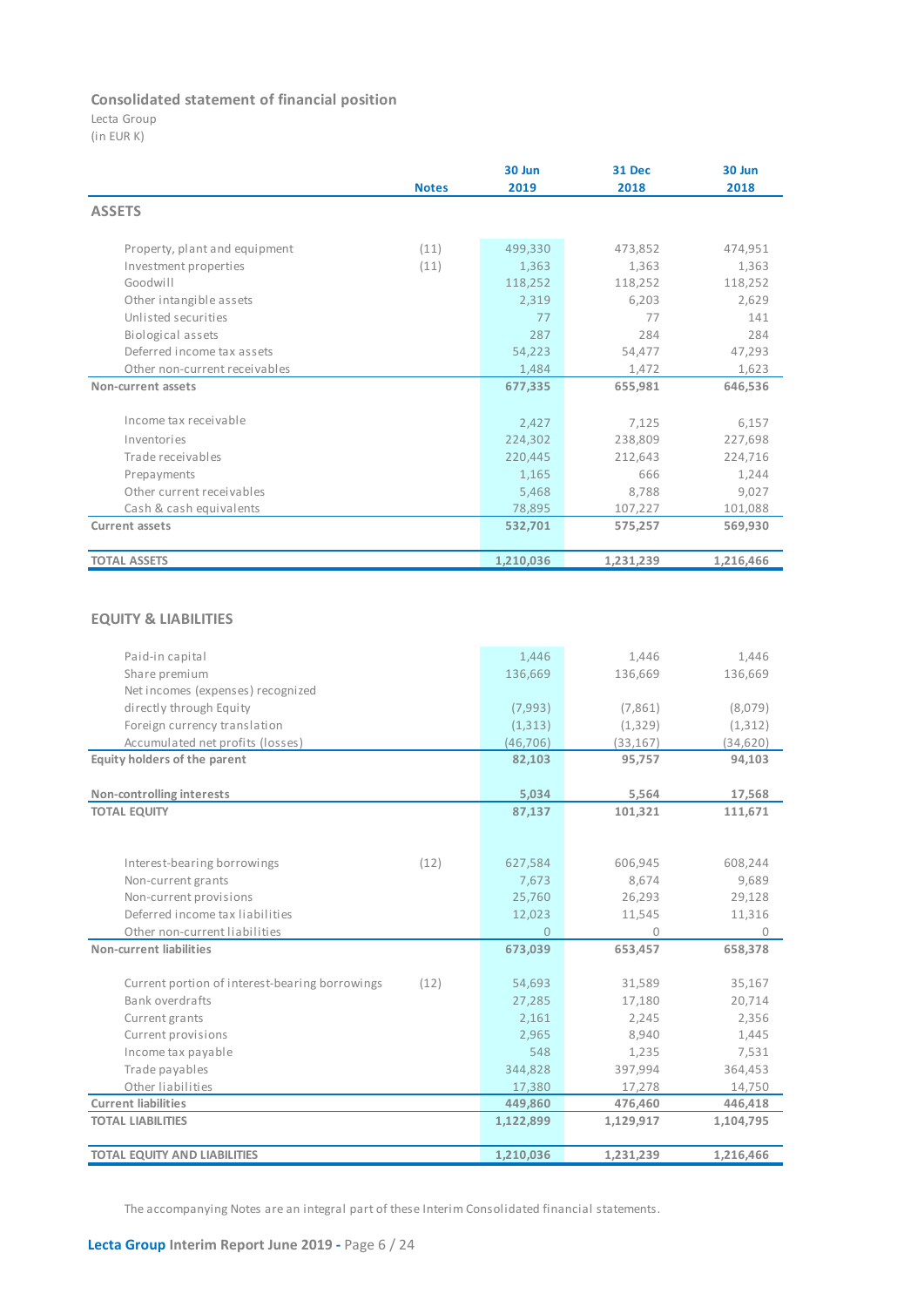### **Consolidated cash flow statement**

Lecta Group (in EUR K)

|                                                             | Jan to Jun | Jan to Jun |
|-------------------------------------------------------------|------------|------------|
| <b>Notes</b>                                                | 2019       | 2018       |
|                                                             |            |            |
| <b>CASH FLOWS FROM OPERATING ACTIVITIES</b>                 |            |            |
| Profit (loss) before tax                                    | (8, 328)   | 7,115      |
| Net finance costs                                           | 30,847     | 31,479     |
| Non recurring items                                         | 1,680      | 2,000      |
| Depreciation & Amortization                                 | 29,335     | 24,548     |
| <b>EBITDA</b>                                               | 53,534     | 65,142     |
| Inventories decrease (increase)                             | 14,503     | (24, 996)  |
| Trade receivable decrease (increase)                        | (7, 814)   | (1,593)    |
| Prepayments decrease (increase)                             | (498)      | (847)      |
| Trade payables increase (decrease)                          | (53, 170)  | (17, 184)  |
| <b>Working Capital decrease (increase)</b>                  | (46, 979)  | (44, 620)  |
| Provisions increase (decrease)                              | (608)      | (7)        |
| GHG emission rights decrease (increase)                     | (1,881)    | (2,017)    |
| Proceeds (payments) related to non-recurring items          | (2,027)    | (2,699)    |
| Income tax paid                                             | 439        | (531)      |
| Net cash flow (used in) / from operating activities         | 2,478      | 15,267     |
|                                                             |            |            |
| <b>CASH FLOWS FROM INVESTING ACTIVITIES</b>                 |            |            |
| Proceeds from disposal of Property, plant and equipment     | 97         | 135        |
| Purchase of property, plant and equipment                   | (31, 486)  | (50, 785)  |
| Receipt of Grants                                           | 2,884      | 2,222      |
| Purchase of other assets                                    | (14)       | (1)        |
| Proceeds from disposal of other assets                      | 457        | 100        |
| Net cash flow (used in) / from investing activities         | (28,062)   | (48,329)   |
|                                                             |            |            |
| <b>CASH FLOWS FROM FINANCING ACTIVITIES</b>                 |            |            |
| Interest paid                                               | (29,614)   | (30, 403)  |
| Issue costs of Borrowings                                   | (7)        | (10)       |
| Proceeds from Borrowings<br>(12)                            | 55,024     | 54,506     |
| Repayment of Borrowings<br>(12)                             | (35, 817)  | (36, 581)  |
| Payment of finance lease liabilities                        | (2, 476)   | (385)      |
| Net cash flow (used in) / from financing activities         | (12, 889)  | (13,073)   |
|                                                             |            |            |
| Net increase (decrease) in Cash & cash equivalents net      |            |            |
| of Bank overdrafts                                          | (38, 473)  | (46, 134)  |
| Net foreign exchange difference                             | 35         | 132        |
| Cash & cash equivalents net of Bank overdrafts at 1 January | 90,047     | 126,376    |
| Cash & cash equivalents net of Bank overdrafts at 30 June   | 51,610     | 80,374     |
| Of which Cash & cash equivalents                            | 78,895     | 101,088    |
| Of which Bank overdrafts                                    | (27, 285)  | (20, 714)  |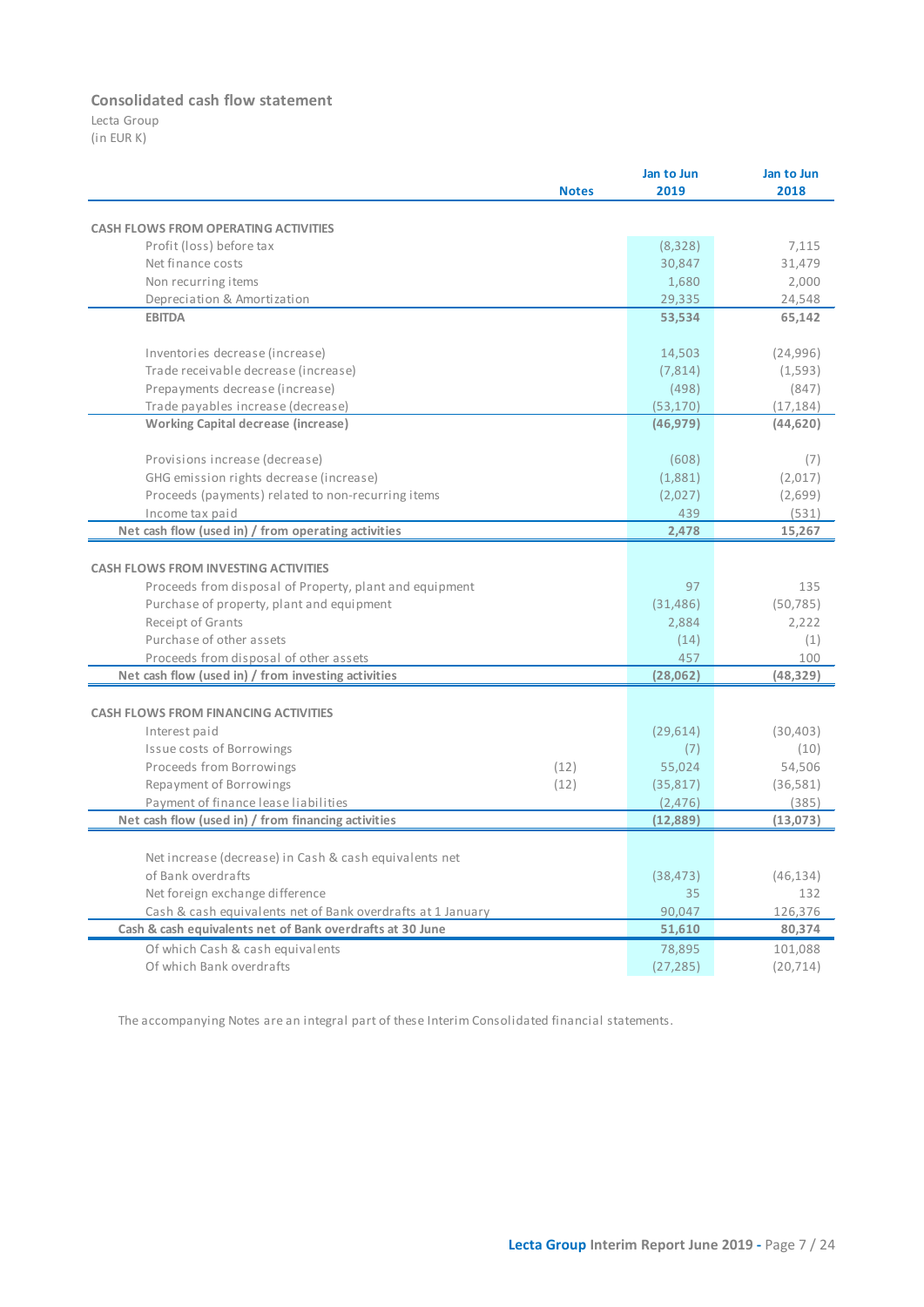## **Consolidated statement of changes in equity<br>(in EUR K)<br>Lecta Group**

|                                                          | Paid-in<br>capital | Share<br>premium | Unlisted<br>securities<br>reserve | hedging reserve | <b>Actuarial gains</b><br>(losses) on<br>Cash flow defined benefits<br>plans reserve | <b>FTA</b><br><b>IFRS 9</b> | Foreign<br>currency<br>translation | Accumulated<br>net profits<br>(losses) | <b>Total Equity</b><br>holders of<br>the parent | Non-<br>controlling<br><b>Interest</b> | <b>TOTAL</b><br><b>EQUITY</b> |
|----------------------------------------------------------|--------------------|------------------|-----------------------------------|-----------------|--------------------------------------------------------------------------------------|-----------------------------|------------------------------------|----------------------------------------|-------------------------------------------------|----------------------------------------|-------------------------------|
| Effect of adopting IFRS 9                                | $\Omega$           | $\Omega$         |                                   |                 |                                                                                      | (183)                       | $\Omega$                           | $\bigcap$                              | (183)                                           | $\Omega$                               | (183)                         |
| AT 1 JANUARY 2018                                        | 1,446              | 136,669          | (69)                              | $\mathbf{0}$    | (7,828)                                                                              | $\mathbf{0}$                | (1,450)                            | (34,760)                               | 93,826                                          | 15,970                                 | 109,796                       |
| Effect of adopting IFRS 9                                |                    |                  |                                   |                 |                                                                                      | $\circ$                     |                                    |                                        | $\circ$                                         | $\Omega$                               | $\cap$                        |
| Profit for the period                                    |                    |                  | $\circ$                           | $\circ$         | $\circ$                                                                              |                             | $\mathbf 0$                        | 141                                    | 141                                             | 1,797                                  | 1,938                         |
| Other comprehensive income (loss)                        |                    |                  | $\circ$                           | $\circ$         | $\circ$                                                                              |                             | 137                                | $\Omega$                               | 137                                             | $\Omega$                               | 137                           |
| Total comprehensive income of the period                 | $\mathbf{0}$       | $\circ$          | $\mathbf{0}$                      | $\mathbf{0}$    | $\mathbf{0}$                                                                         | $\mathbf{0}$                | 137                                | 141                                    | 278                                             | 1.797                                  | 2,076                         |
| Variation of percentages of consolidation (see Note 2.2) | $\Omega$           | $\Omega$         | $\Omega$                          | $\Omega$        | $\Omega$                                                                             |                             | $\circ$                            | (1)                                    | (1)                                             | $\Omega$                               | (1)                           |
| AT 30 JUNE 2018                                          | 1.446              | 136,669          | (69)                              | $\Omega$        | (7,828)                                                                              | (183)                       | (1, 312)                           | (34, 620)                              | 94,103                                          | 17,568                                 | 111,671                       |
| Effect of adopting IFRS 16                               |                    |                  |                                   |                 |                                                                                      |                             |                                    |                                        | $\Omega$                                        | $\Omega$                               | $\Omega$                      |
| AT 1 JANUARY 2019                                        | 1,446              | 136,669          | (69)                              | $\mathbf{0}$    | (7,610)                                                                              | (183)                       | (1, 329)                           | (33.167)                               | 95,757                                          | 5.564                                  | 101,321                       |
| Profit for the period                                    |                    |                  | $\Omega$                          | $\Omega$        | $\circ$                                                                              |                             | $\circ$                            | (13, 539)                              | (13,539)                                        | 906                                    | (12, 633)                     |
| Other comprehensive income (loss)                        |                    |                  | (132)                             | $\Omega$        | $\circ$                                                                              |                             | 17                                 | $\Omega$                               | (116)                                           | $\Omega$                               | (116)                         |
| Total comprehensive income of the period                 | $\mathbf{0}$       | $\circ$          | (132)                             | $\Omega$        | $\mathbf 0$                                                                          |                             | 17                                 | (13, 539)                              | (13, 654)                                       | 906                                    | (12, 748)                     |
| Variation of percentages of consolidation (See Note 2.2) |                    |                  |                                   |                 |                                                                                      |                             |                                    |                                        | (0)                                             | $\Omega$                               | (0)                           |
| AT 30 JUNE 2019                                          | 1,446              | 136,669          | (201)                             | $\Omega$        | (7,610)                                                                              | (183)                       | (1, 313)                           | (46.706)                               | 82.103                                          | 5.034                                  | 87.137                        |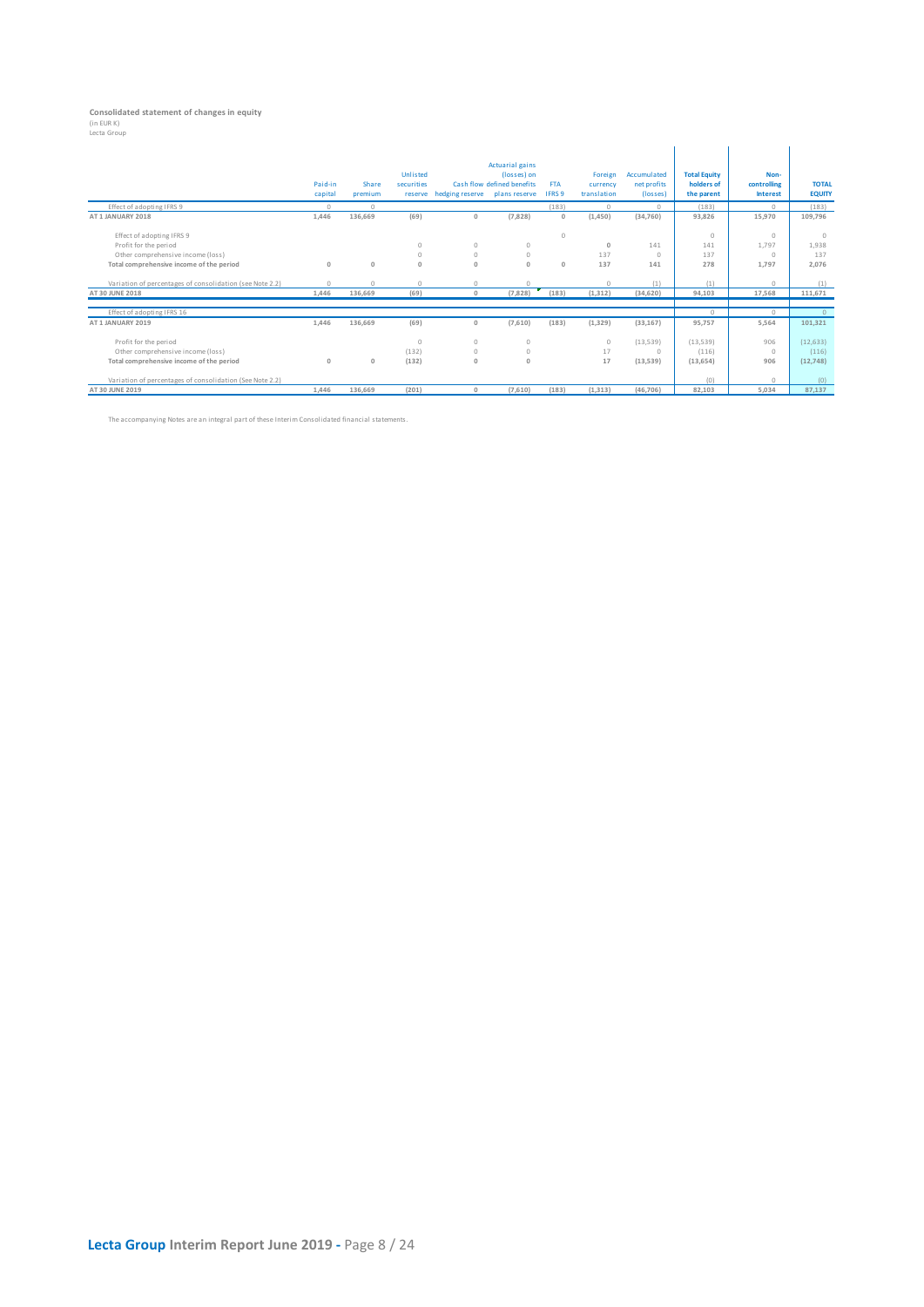### <span id="page-8-0"></span>**NOTES**

(in EUR M)

### <span id="page-8-1"></span>**1. Basis of preparation and accounting policies**

### <span id="page-8-2"></span>**1.1. Basis of preparation**

The interim condensed consolidated financial statements of Lecta Group for the six months ended 30 June 2019 have been prepared in accordance with IAS 34 Interim Financial Reporting.

The interim condensed consolidated financial statements do not include all the information and disclosures required in the annual financial statements, and should be read in conjunction with the Group's annual consolidated financial statements as at 31 December 2018.

### <span id="page-8-3"></span>**1.2. Significant accounting policies**

The accounting policies adopted in the preparation of the interim condensed consolidated financial statements are consistent with those followed in the preparation of the Group's annual financial statements for the year ended 31 December 2018.

New amended IAS or interpretations effective as of 1 January 2019:

- **IFRS 16** "Leases" was issued in January 2016. It replaces IAS 17 "Leases". The major change introduced by the new Standard is that leases are brought onto companies' balance sheets, increasing the visibility of their assets and liabilities. IFRS 16 removes the classification of leases as either operating leases or finance leases (for the lessee - the lease customer), treating all leases as finance leases.

Lecta Group adopted IFRS 16 on 1 January 2019, using the modified retrospective approach and therefore the comparative information was not restated and continues to be reported under IAS 17 and IFRIC 4 "Determining whether an arrangement contains a lease".

The effect of the application of IFRS 16 was as follows:

- In the Statement of financial position, as at 1 January 2019, the Group recognized Right-Of-Use ("ROU") assets and Lease liabilities of circa EUR 24.8 M, reported in Property, plant and Equipment (see Note 11) on the one hand, Interest-bearing borrowings and Current portion of interest-bearing borrowings (see Note 12) on the other hand. The lease liabilities were measured at the present value of the remaining lease payments, discounted at the incremental borrowing rates of the lessees, and the ROU assets were measured at an amount equal to the lease liability, adjusted by the amount of any prepaid or accrued lease payments. The Group allocated the consideration in the contract to each lease component and separated non-lease components if these were identifiable.

- In the Income statement, for the six months ended 30 June 2019, the Other operating costs except non-recurring items decreased by circa EUR 2.7 M, while the Depreciation and the Financial expense increased by circa EUR 2.5 M and EUR 0.5 M respectively.

- In the Cash flow statement, for the six months ended 30 June 2019, the Net cash flow from operating activities increased by circa EUR 2.2 M, the Net cash flow from financing activities decreased by circa EUR 2.2 M, and there was no impact to Total cash flow.

The reconciliation of the Operating lease commitments reported under IAS 17 "Leases" as at 31 December 2018 and the Lease liabilities reported as at 1 January 2019 is as follows:

| $1111 - 11111$                                                                                 |                  |
|------------------------------------------------------------------------------------------------|------------------|
| Operating lease commitments as at 31 December 2018                                             | 28.1             |
| (see Note 35.2 to the Group's annual consolidated financial statements as at 31 December 2018) |                  |
| Weighted average incremental borrowing rate as at 1 January 2019                               | 4.00%            |
| Discounted operating lease commitments as at 1 January 2019                                    | 25.1             |
| Less:                                                                                          |                  |
| Commitments relating to short-term leases and leases of low-value assets                       | 0.3 <sup>°</sup> |
| Add:                                                                                           |                  |
| Commitments relating to leases previously classified as finance leases                         | $0.5^{\circ}$    |
| Lease liabilities as at 1 January 2019                                                         | 25.3             |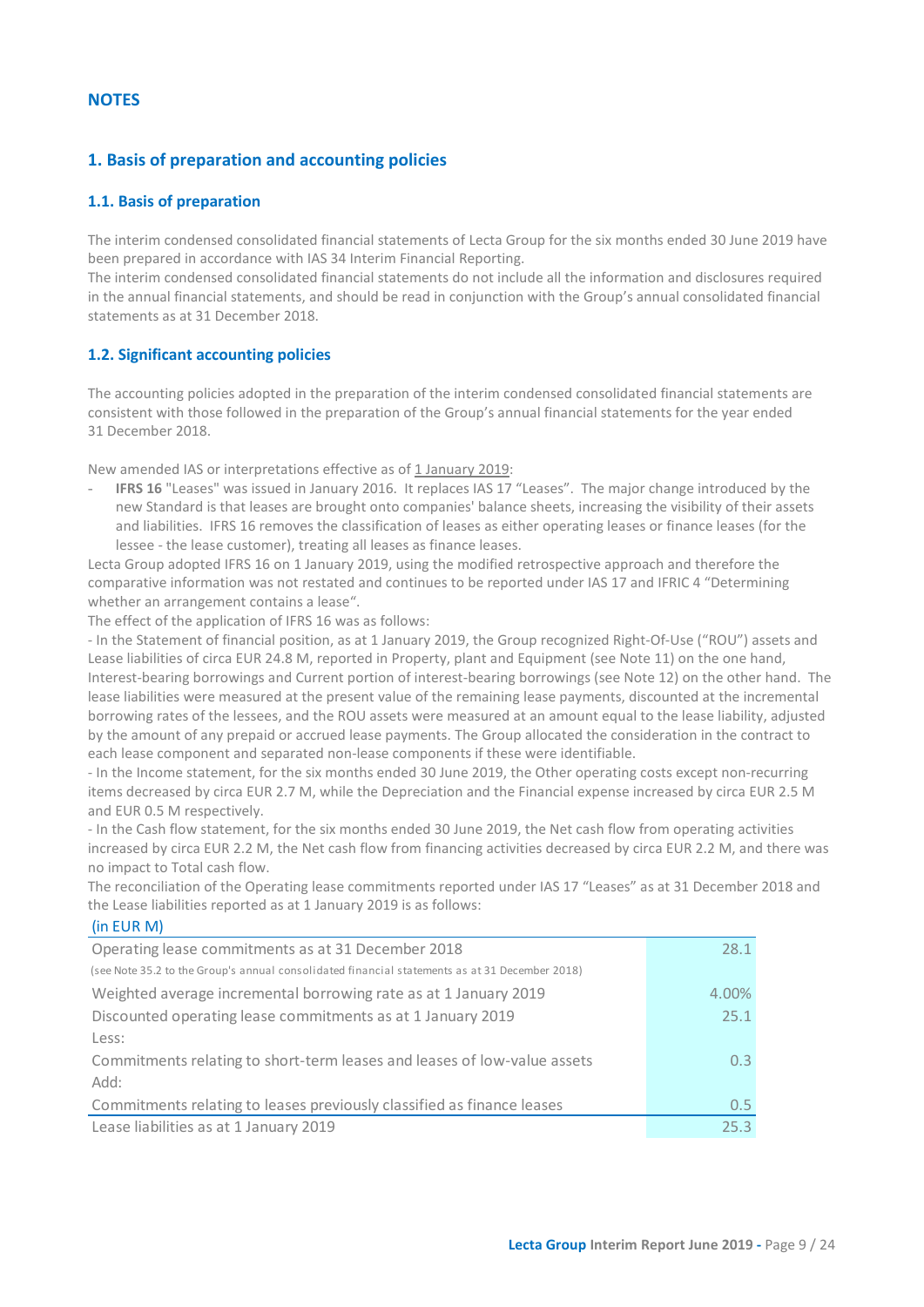### <span id="page-9-0"></span>**2. Lecta Group as at 30 June 2019**

### <span id="page-9-1"></span>**2.1. Organization Chart**

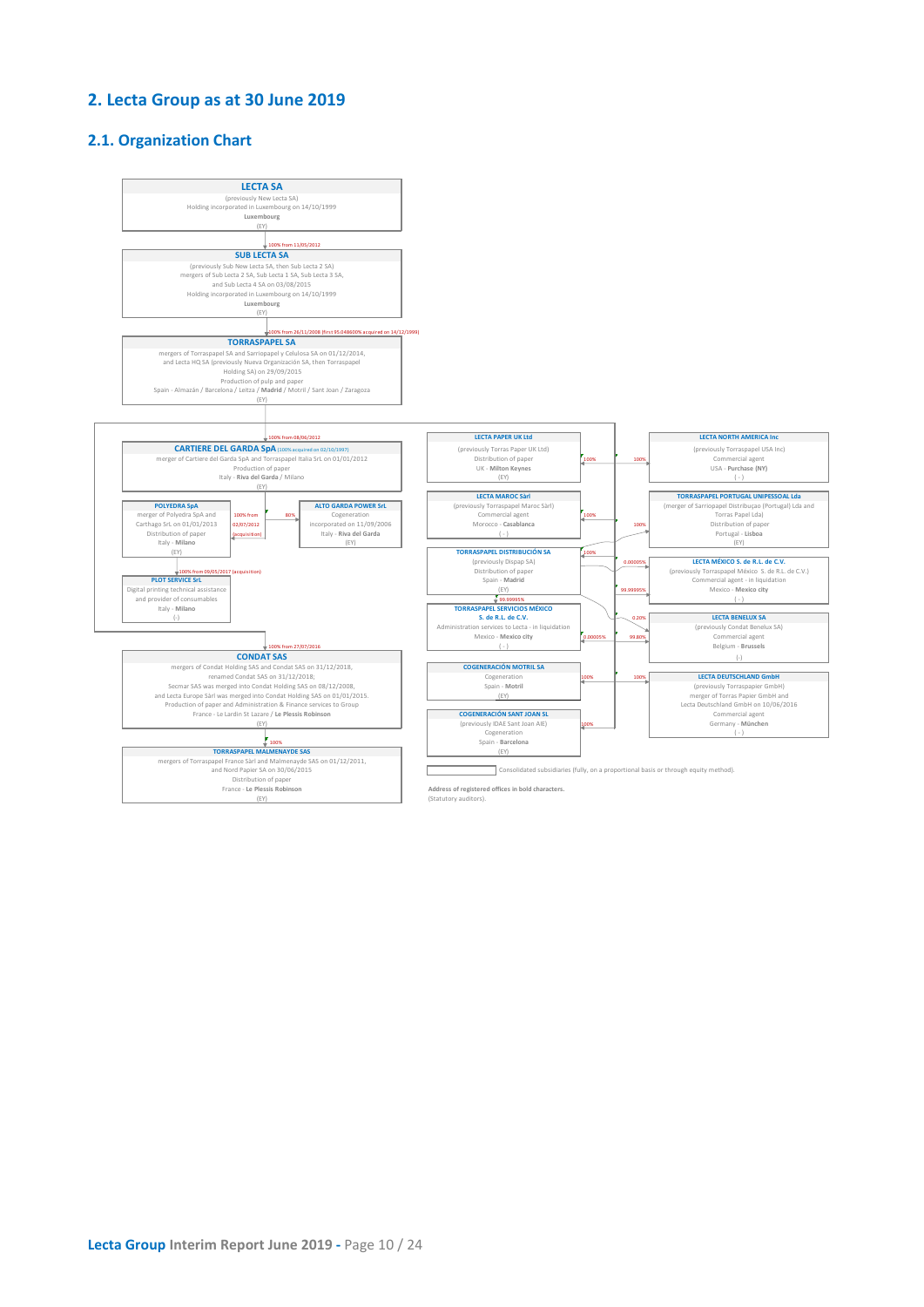### <span id="page-10-0"></span>**2.2. Consolidated subsidiaries**

|                                                                                                                                                           |                                                                                       | <b>Country of</b> |                 |                | Consol.       |
|-----------------------------------------------------------------------------------------------------------------------------------------------------------|---------------------------------------------------------------------------------------|-------------------|-----------------|----------------|---------------|
| <b>Subsidiaries</b>                                                                                                                                       | <b>Activity</b>                                                                       | incorporation     | <b>Interest</b> | <b>Control</b> | <b>Method</b> |
| Alto Garda Power SrL                                                                                                                                      | Cogeneration                                                                          | Italy             | 80%             | 80%            | Full          |
| Cartiere del Garda SpA<br>(absorbed Torraspapel Italia SrL)                                                                                               | Production of woodfree coated paper                                                   | Italy             | 100%            | 100%           | Full          |
| Cogeneración Motril SA                                                                                                                                    | Cogeneration                                                                          | Spain             | 100%            | 100%           | Full          |
| Cogeneración Sant Joan SL                                                                                                                                 | Cogeneration                                                                          | Spain             | 100%            | 100%           | Full          |
| (previously IDAE Sant Joan AIE, then Cogeneración Sant<br>Joan AIE)                                                                                       |                                                                                       |                   |                 |                |               |
| <b>Condat SAS</b><br>(previously Condat Holding SAS; absorbed Secmar SAS,<br>Lecta Europe Sàrl, and Condat SAS)                                           | Production of woodfree coated paper,<br>Administration & Finance services to<br>Group | France            | 100%            | 100%           | Full          |
| Lecta Benelux SA                                                                                                                                          | Commercial agent                                                                      | Belgium           | 100%            | 100%           | Full          |
| (previously Condat Benelux SA)                                                                                                                            |                                                                                       |                   |                 |                |               |
| Lecta Deutschland GmbH<br>(previously Torras Papier GmbH)                                                                                                 | Commercial agent                                                                      | Germany           | 100%            | 100%           | Full          |
| Lecta Maroc Sàrl<br>(previously Torraspapel Maroc Sàrl)                                                                                                   | Commercial agent                                                                      | Morocco           | 100%            | 100%           | Full          |
| Lecta México S. de R.L. de C.V.<br>(previously Torraspapel México S. de R.L. de C.V.)                                                                     | Commercial agent - in liquidation                                                     | Mexico            | 100%            | 100%           | Full          |
| Lecta North America Inc<br>(previously Torraspapel USA Inc)                                                                                               | Commercial agent                                                                      | <b>USA</b>        | 100%            | 100%           | Full          |
| Lecta Paper UK Ltd                                                                                                                                        | Distribution of paper                                                                 | <b>UK</b>         | 100%            | 100%           | Full          |
| (previously Torras Paper UK Ltd)                                                                                                                          |                                                                                       |                   |                 |                |               |
| Plot Service SrL                                                                                                                                          | Digital printing technical assistance and<br>provider of consumables                  | Italy             | 100%            | 100%           | Full          |
| Polyedra SpA<br>(absorbed Carthago SrL)                                                                                                                   | Distribution of paper                                                                 | Italy             | 100%            | 100%           | Full          |
| Sub Lecta SA                                                                                                                                              | Holding and                                                                           | Luxembourg        | 100%            | 100%           | Full          |
| (previously Sub New Lecta SA, then Sub Lecta 2 SA;<br>absorbed Sub Lecta 4 SA, Sub Lecta 3 SA, and Sub Lecta 1<br>SA)                                     | IP management                                                                         |                   |                 |                |               |
| Torraspapel Distribución SA                                                                                                                               | Distribution of paper                                                                 | Spain             | 100%            | 100%           | Full          |
| (previously Dispap SA; spin-off of the distribution<br>activity from Torraspapel SA)                                                                      |                                                                                       |                   |                 |                |               |
| Torraspapel Malmenayde SAS<br>(merger of Torraspapel France Sàrl and Malmenayde                                                                           | Distribution of paper                                                                 | France            | 100%            | 100%           | Full          |
| SAS, absorbed Nord Papier SA)                                                                                                                             |                                                                                       |                   |                 |                |               |
| Torraspapel Portugal Unipessoal Lda<br>(merger of Sarriopapel Distribuiçao (Portugal) Lda and<br><b>Torras Papel Lda)</b>                                 | Distribution of paper                                                                 | Portugal          | 100%            | 100%           | Full          |
| Torraspapel Servicios México S. de R.L. de C.V.                                                                                                           | Provider of administration services - in<br>liquidation                               | Mexico            | 100%            | 100%           | Full          |
| <b>Torraspapel SA</b><br>(absorbed Sarriopapel y Celulosa SA and Lecta HQ SA;<br>spin-off of the distribution activity to Torraspapel<br>Distribución SA) | Production of pulp and paper                                                          | Spain             | 100%            | 100%           | Full          |

### **1997 1998**

Sub Lecta 1 SA was incorporated in Luxembourg on 11 August 1997. On 2 October 1997, Sub Lecta 1 SA acquired Cartiere del Garda SpA, an Italian producer of coated woodfree paper, from Bertelsmann Group

Condat Holding SAS was set up by Cartiere del Garda SpA and incorporated in France on 4 November 1998.

On 13 November 1998, Condat Holding SAS acquired Condat SAS, a French producer of coated woodfree paper, from Jefferson Smurfit Group.

### **Sub Lecta 1 SA Condat Holding SAS Lecta Europe Sàrl**

Lecta Europe Sàrl, in charge of administration and finance for the Group was set up by Condat Holding SAS and incorporated in France on 30 November 1998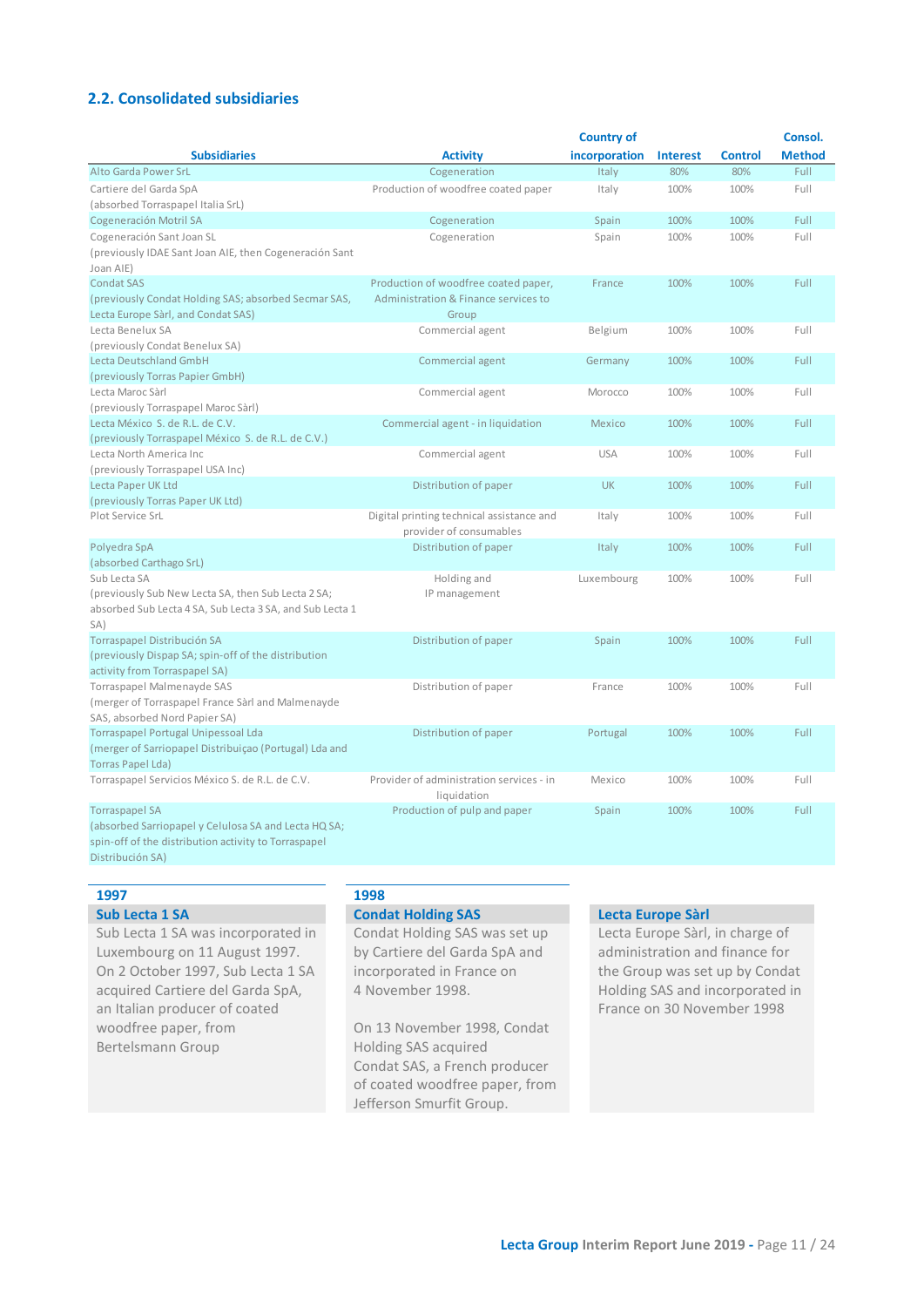### **1999**

Sub Lecta 2 SA was incorporated in Luxembourg on 14 October 1999

The parent company Lecta SA was incorporated in Luxembourg on 14 October 1999. On 13 December 1999, the shares of Sub Lecta 1 SA and Sub Lecta 2 SA were contributed to Lecta SA. Consequently, the above subsidiaries have been consolidated since 1 December 1999

### **2006 2007**

### **Sarriopapel Distribuiçao (Portugal) Lda**

On 1 July 2006, Sarriopapel Distribuiçao (Portugal) Lda absorbed Torras Papel Lda and was renamed Torraspapel Portugal Lda. Both companies were consolidated before the merger.

On 11 December 2007, IDAE Sant Joan AIE was incorporated in Spain. It is 51% owned by Torraspapel SA and 49% by Instituto para la Diversificación y Ahorro de la Energía (IDAE) the Spanish Institute for Energy Diversification and Saving. This company's purpose is to own and operate a cogeneration plant and provide steam and electricity to Torraspapel SA and the market.

Lecta HQ SA (previously called Torraspapel Holding SA), incorporated in Spain on 24 September 1999, became a subsidiary of Sub Lecta 2 SA on 28 October 1999

## **2002 2004**

On 13 December 2002, Torraspapel SA acquired 25.59% of Sub Lecta 1 SA. Due to the presence of non-controlling interests in Torraspapel SA, this acquisition resulted in noncontrolling interests in Sub Lecta 1 SA and its subsidiaries

On 11 September 2006, Alto Garda Power SrL was incorporated in Italy. It is 80% owned by Cartiere del Garda SpA and 20% by Alto Garda Servizi SpA, a local utility controlled by the City of Riva del Garda. This company's purpose is to own and operate a cogeneration plant and provide steam and electricity to its shareholders and the market.

### **2008**

### **IDAE Sant Joan AIE Lecta North America Inc. Dispap SA**

On 1 January 2008, Lecta North America Inc, the 100% owned commercial agent in North America for Lecta Group, was included in the consolidation perimeter.

### **Sub Lecta 2 SA Lecta HQ SA Lecta HQ SA**

On 14 December 1999, Lecta HQ SA acquired 95.05% of Torraspapel SA, a Spanish paper merchant and producer of pulp and paper, from Grupo Torras SA and Paltor ApS, two companies under the control of Kuwait Investment Authority.

### **Lecta SA Torraspapel SA Torraspapel Servicios México S. de R.L. de C.V.**

Torraspapel Servicios México S. de R.L. de C.V. was set up by Dispap SA and incorporated in Mexico on 6 October 2004. It is a provider of administration services to Lecta México S. de R.L. de C.V.. It started its activities in 2005. It is consolidated since 01 January 2005.

### **Alto Garda Power SrL Cogeneración del Ter SL**

Cogeneración del Ter SL is a cogeneration plant located in Sarrià de Ter (Spain). It was 70% owned by Torraspapel SA and 30% by La Energía SA, a subsidiary of energy services Gas Natural Group when it was consolidated from 1 July 2007.

On 1 January 2008, Dispap SA, a paper distributor in Spain having no more operating activity, was excluded from the consolidation perimeter.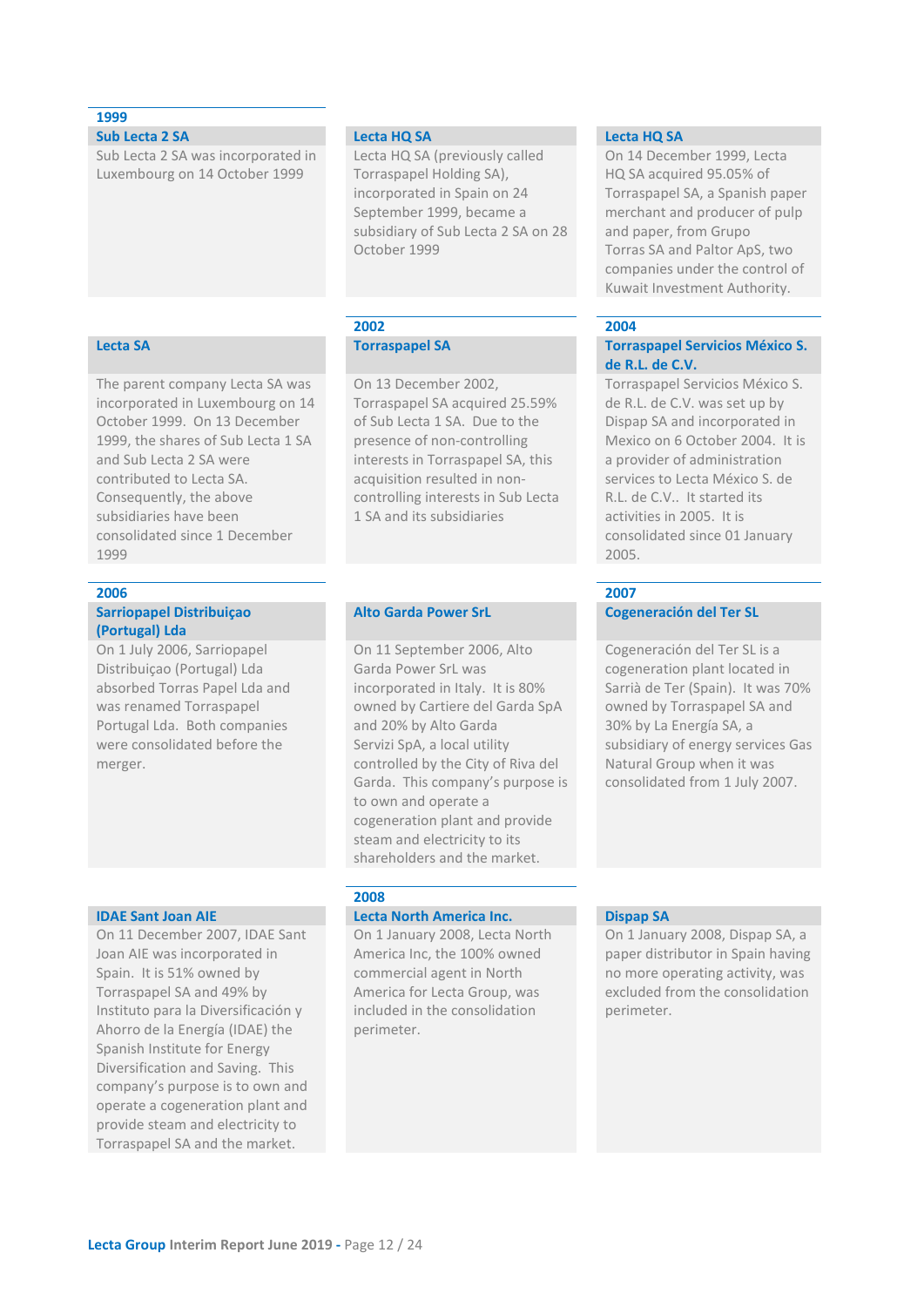### **Torraspapel SA Torraspapel SA Lecta HQ SA**

On 6 May 2008, Torraspapel SA acquired 100% of Secmar SAS. Secmar SAS was a French company holding 100% of Malmenayde SAS and 66% of Nord Papier SA, two French paper merchants

On 3 November 2008, Torraspapel SA contributed Secmar SAS to Condat Holding SAS and received in return a 23.17% interest in that company

On 8 December 2008, Secmar SAS was merged into Condat Holding SAS. Malmenayde SAS and Nord Papier SA became direct subsidiaries of Condat Holding SAS.

### **Lecta Benelux SA Torraspapel SA Malmenayde SAS**

On 1 January 2010, Lecta Benelux SA, the 100% owned commercial agent in Benelux for Condat products, was included in the consolidation perimeter.

On 5 December 2011, Torraspapel SA acquired 6% additional equity in Cogeneración Motril SA. It now holds 81% in Cogeneración Motril SA.

### **Cartiere del Garda SpA Condat Holding SAS Carthago SrL**

On 2 July 2012, Cartiere del Garda SpA acquired 100% of Polyedra SpA. Polyedra SpA is an Italian paper merchant who in turn holds 100% of Carthago SrL, another Italian paper merchant.

On 29 November 2013, Sub Lecta 4 SA was incorporated in Luxembourg. It is 100% owned by Sub Lecta 3 SA. Its purpose is to be a holding company.

### Torraspapel SA acquired an additional 5% in Cogeneración del Ter SL. It now holds 75% in

**2011**

On 18 December 2009,

Cogeneración del Ter SL.

On 26 July 2011, Torraspapel SA acquired 24% additional equity in Cogeneración Motril SA to increase its participation to 75%.

### **Torraspapel SA Torraspapel Italia SrL Sub Lecta 3 SA**

On 31 December 2011, Torraspapel Italia SrL, the commercial agent in Italy for Torraspapel products was excluded from the consolidation perimeter. On 1 January 2012, Torraspapel Italia SrL was merged into Cartiere del Garda SpA.

On 25 September 2012, Condat Holding SAS acquired 34% noncontrolling interests in Nord Papier SA. It now holds 100% in Nord Papier SA.

On 10 December 2013, Torraspapel SA and Sarriopapel y Celulosa SA sold 100% of their participation in the Argentinean paper distributor Torraspapel Argentina SA.

On 26 November 2008, Lecta HQ SA acquired 4.95% noncontrolling interests in Torraspapel SA following the exercise of a put option, negotiated in December 1999 at the time of the acquisition of Torraspapel SA. It now holds 100% in Torraspapel SA

### **2009 2010**

### **Secmar SAS Torraspapel SA Lecta Deutschland GmbH**

On 1 January 2010, Lecta Deutschland GmbH, the 100% owned commercial agent in Germany for Lecta Group products, was included in the consolidation perimeter.

On 1 December 2011, Malmenayde SAS was merged into Torraspapel France Sàrl, and the resulting entity was named Torraspapel Malmenayde Sàrl.

### **2012**

On 26 April 2012, Sub Lecta 3 SA was incorporated in Luxembourg. It is 100% owned by Sub Lecta 1 SA. Its purpose is to be a holding company.

### **2013**

On 1 January 2013, Carthago SrL was merged into Polyedra SpA.

### **2014**

### **Sub Lecta 4 SA Torraspapel SA Cogeneración del Ter SL**

On 23 October 2014, following the permanent closure of the paper mill located in Sarrià de Ter, the liquidation of Cogeneración del Ter SL was initiated.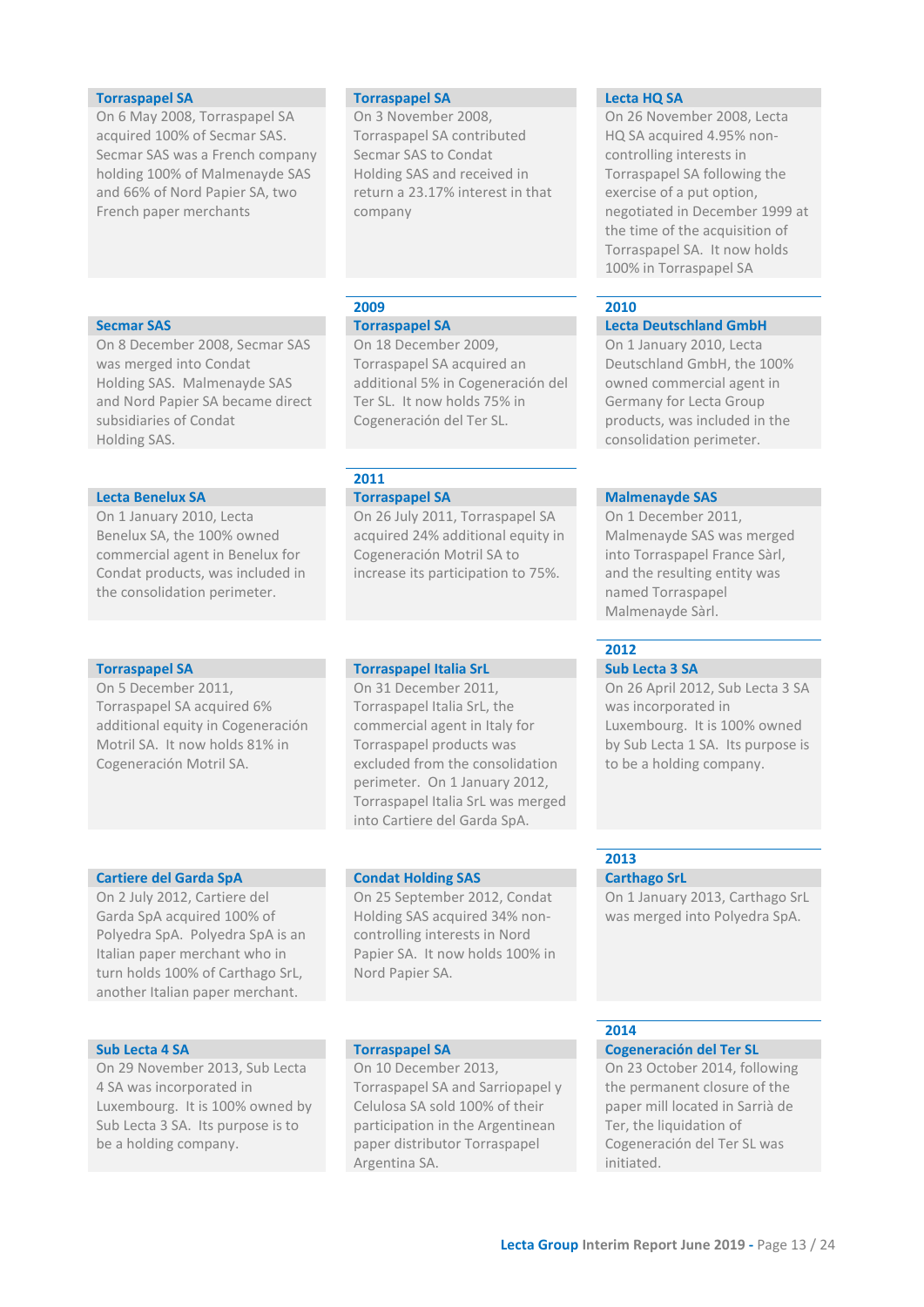### **Sarriopapel y Celulosa SA Lecta Europe Sàrl Nord Papier SA**

On 1 December 2014, Sarriopapel y Celulosa SA was merged into Torraspapel SA. Following this merger, Torraspapel SA directly holds 100% in Torraspapel Portugal Lda and Torras Papier GmbH.

On 6 July 2015, the shareholders meeting of Cogeneración Motril SA, decided a share capital decrease to 0€ against losses, immediately followed by a capital increase of 2.6M€. The majority shareholder of 81% (Torraspapel SA) subscribed to the capital increase for an amount of 2.1M€, while the minority shareholders of 19% did not take part to the capital increase. This operation was delivered to the Registry of the Commercial Court ("Registro Mercantil") in October 2015.

On 16 November 2015, Torraspapel SA acquired 25% additional equity in Cogeneración del Ter SA, en liquidación (liquidation initiated on 23 October 2014), against 1€ cash payment to increase its participation to 100%.

On 13 June 2016, Cogeneración del Ter SA was liquidated.

### **2015**

On 1 January 2015, Lecta Europe Sàrl was merged into Condat Holding SAS.

On 30 June 2015, Nord Papier SA was merged into Torraspapel Malmenayde SAS.

### **Cogeneración Motril SA Sub Lecta 4 SA, Sub Lecta 3 SA and Sub Lecta 1 SA**

On 3 August 2015, Sub Lecta 4 SA, Sub Lecta 3 SA and Sub Lecta 1 SA were merged into Sub Lecta 2 SA and the resulting entity was renamed Sub Lecta SA on 17 August 2015.

### **Lecta HQ SA**

On 29 September 2015, Lecta HQ SA was merged into Torraspapel SA (reverse merger).

### **2016**

On 1 January 2016, Dispap SA a holding company having no operating activity was included in the consolidation perimeter.

### **Torraspapel SA Dispap SA Dispap SA Lecta Deutschland GmbH**

On 10 June 2016, Lecta Deutschland GmbH was merged into Torras Papier GmbH and the resulting entity was renamed Lecta Deutschland GmbH.

## **2017**

On 9 May 2017, Polyedra SpA acquired 100% of Plot Service SrL. Plot Service SrL is specialized in technical assistance for professional large format graphic peripherals.

### **Cogeneración del Ter SA Plot Service SrL Torraspapel Distribución SA**

On 15 December 2017, the distribution activity in Spain was spin-off from Torraspapel SA to Dispap SA. Torraspapel SA also assigned its participation in Torraspapel Portugal Unipessoal Lda to Dispap SA. The latter was renamed Torraspapel Distribución SA.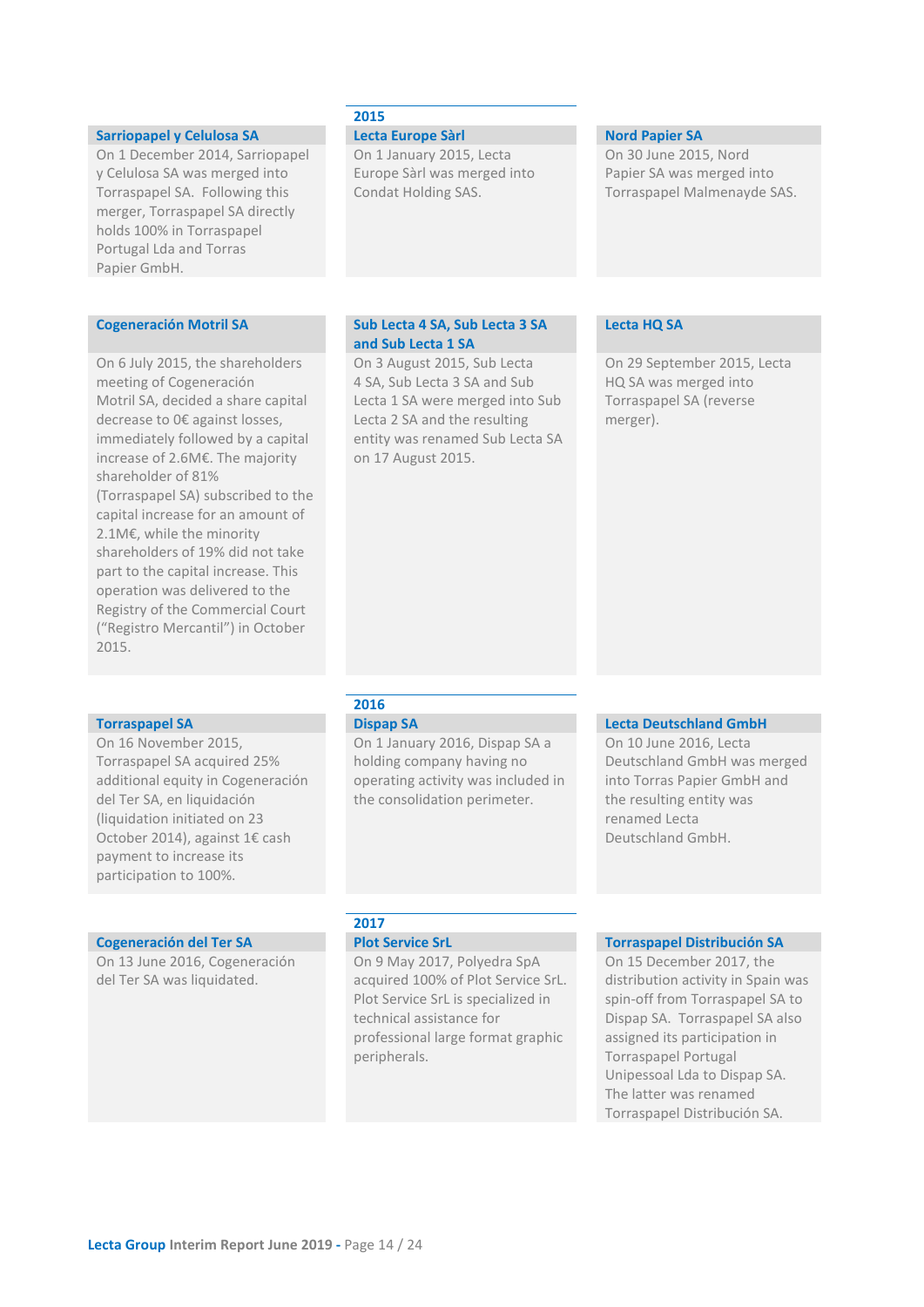### **2018**

### **Lecta México S. de R.L. de C.V. and Torraspapel Servicios México S. de R.L. de C.V.**

On 30 November 2018, the two Mexican subsidiaries, Lecta México S. de R.L. de C.V. and Torraspapel Servicios México S. de R.L. de C.V. were put into liquidation (see Note 3.4).

### **2019**

### **Cogeneración Sant Joan SL**

In June 2019 transformation from an economic Grouping (AIE) into a limited liability company (SL).

### **2.3. Interests in non-consolidated companies**

### **Companies Activity Country of incorporation Interest Control Comments** *Catalana d'Iniciatives CR SA In liquidation Spain 0.39% 0.39% (a) Condat Energie Biomasse SAS No operating activity France 100% 100% (b) Consorzio Nazionale Imballaggi Scarl Recovery & Recycling Italy 0.0075% 0.0075% (a) Gas Intensive Scarl Purchase of methane by Italian industries Italy 0.52% 0.52% (a) Promotora del Ulla SA No operating activity Spain 45.2% 45.2% (b) SREP SA Recycling of packaging and paper in France France 0.41% 0.41% (a) SVL Pilote SAS Logistics France 0% 0% (a)*

*In italic: Non-strategic companies.*

Other companies are considered as strategic, even if they are not consolidated because of the following reasons:

*SVS SAS Forwarding agent France 0% 0% (a) SVT SAS Packing France 0% 0% (a)*

- (a) Lecta Group has no control and no significant influence in these companies.
- (b) Immateriality.

Other comments

- On 29 May 2017, Condat Energie Biomasse SAS was incorporated in France. Its sole activity until today was the presentation on 1 June 2017 of a proposal in response to a public tender organized by the French Authorities for biomass energy. This public tender was cancelled in 2018.
- On 17 December 2018, OpenText Corporation acquired Liaison Technologies Inc, of which the 0.1664% participation of Sub Lecta SA.

### **Cogeneración Sant Joan AIE Condat SAS**

<span id="page-14-0"></span>On 21 December 2018 Torraspapel SA acquired the 49% non-controlling interests in IDAE Sant Joan AIE, and the company was renamed Cogeneración Sant Joan AIE. (see Note 3.5).

On 31 December 2018, Condat SAS was merged into Condat Holding SAS and the resulting company was renamed Condat SAS.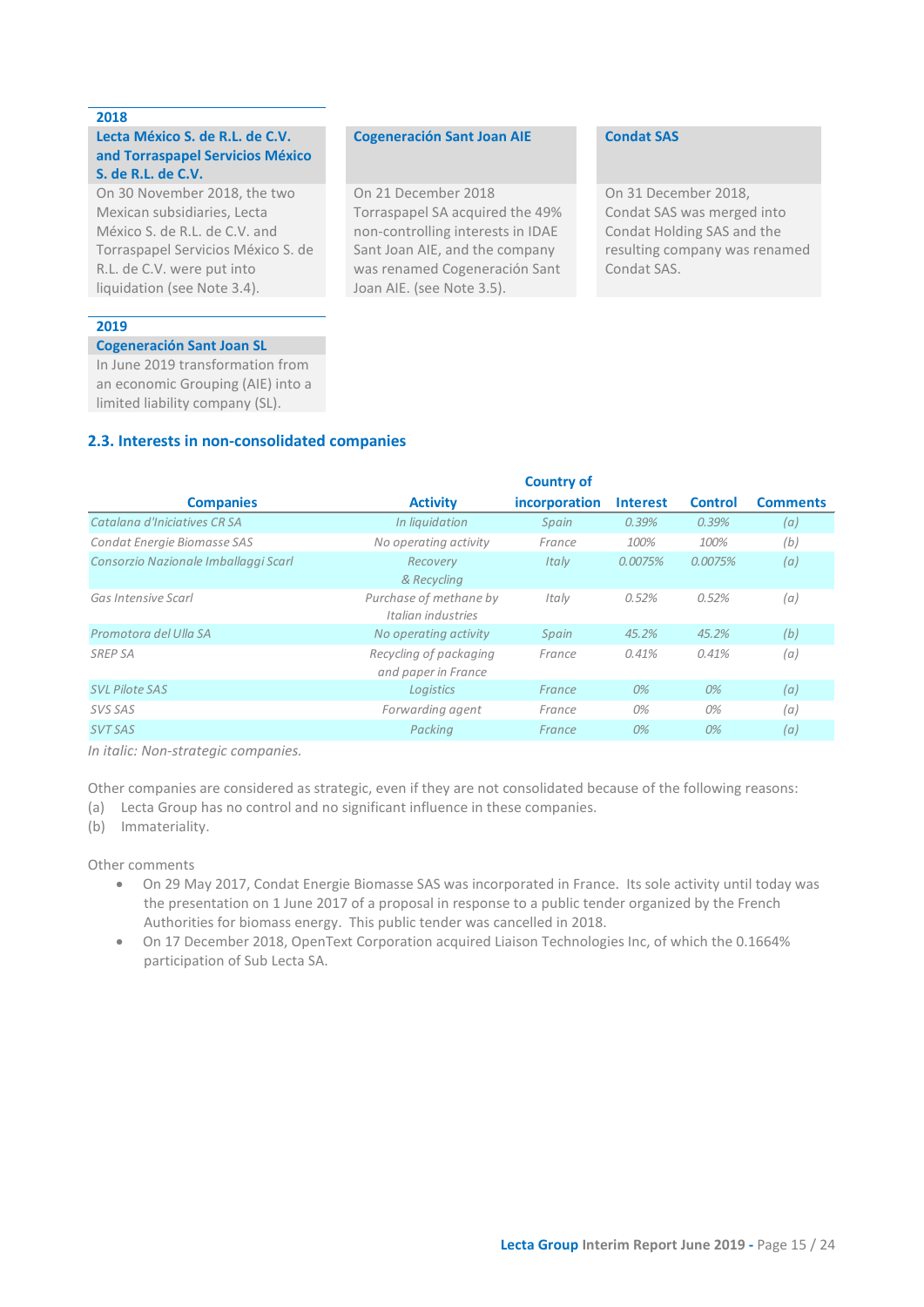### **3. Lecta capital structure and Significant events**

### **3.1. Lecta capital structure**

On 27 July 2016, Lecta Group successfully completed its offering of EUR 600 M new notes ("2016 notes"):

- <span id="page-15-1"></span><span id="page-15-0"></span>• EUR 225 M of floating rate senior secured notes due 2022, bearing an interest rate of 3-month Euribor (with a floor at 0%) + 6.375%,
- EUR 375 M of fixed rate senior secured notes due 2023, bearing an interest rate of 6.500%,
- and the negotiation of a new EUR 65 M Revolving Credit Facility bearing an interest rate of 4% due 2022.

The 2016 notes are listed on the Official List of the Luxembourg Stock Exchange and traded on the Euro MTF market.

### <span id="page-15-2"></span>**3.2. Projects and plans**

Lecta has Board authorization to explore projects aimed at (i) the simplification of the Group structure from a corporate and tax standpoint, (ii) the optimization of the operating organization, (iii) the strengthening of its specialty papers and distribution operations, and (iv) the identification of exit opportunities.

### <span id="page-15-3"></span>**3.3. Organization efficiency program**

The integration process covers Lecta industrial operations in Italy, France and Spain, as well as the paper distribution ones in the same countries and, additionally, Portugal. Within the Organization efficiency program, Lecta planned several cost reduction projects.

For the six-month period ended 30 June 2019 the restructuring cash cost associated to Lecta efficiency programs was EUR (1.5) M, reported in the line "Non-recurring items" (see Note 6).

Organization Efficiency Program allows Lecta to maintain the labor costs in spite of salary increases and new job positions in relation with the investments in Specialties.

### <span id="page-15-4"></span>**3.4. Mexican subsidiaries**

On 30 November 2018, the two Mexican subsidiaries, i.e. Lecta México S. de R.L. de C.V. and Torraspapel Servicios México S. de R.L. de C.V. were put into liquidation (see Note 2.2). They served as Commercial agent for the manufacturing companies of the Lecta group. As part of the shift of Lecta group business into Specialties and given the decrease in margin of the sales in Mexico, it was considered more cost efficient to have the Mexican clients dealt with directly by the Central Overseas structure in Barcelona.

### <span id="page-15-5"></span>**3.5. Acquisition of non-controlling interests in Cogeneración Sant Joan AIE**

On 21 December 2018 Torraspapel SA acquired the 49% non-controlling interests in IDAE Sant Joan AIE, and the company was renamed Cogeneración Sant Joan AIE (see Note 2.2). This acquisition was made through the exercise of the call option against a cash payment of EUR 4.1 M.

As the Non-controlling interests in Cogeneración Sant Joan AIE were EUR 10.5 M, i.e. EUR 9.1 M until December 2017 and EUR 1.4 M from January to November 2018, this acquisition increased the Group's reserves by EUR 6.4 M, i.e. EUR 5.0 M until December 2017 and EUR 1.4 M from January to November 2018 (see Statement of changes in equity). In addition, the Group now has the control of the cash held by Cogeneración Sant Joan AIE.

### <span id="page-15-6"></span>**3.6. Temporary shutdown of Line 8 at the Condat mill in France**

Lecta temporarily shut down Line 8 at its Condat mill in France starting at the end of April 2019. The decrease in CWF demand over the last several years resulted in overcapacity in the industry. The worsening of this trend observed in the last months is the main reason for this decision.

The Condat brand product range and service levels during this period are guaranteed due to efficiency improvements and streamlining on Condat's Line 4 as well as through the contribution of the Group's other CWF paper mills. Despite the temporary shutdown, meeting the overall demand of Lecta's CWF customers is assured, given the Group's total production capacity of more than 850,000 tons per year.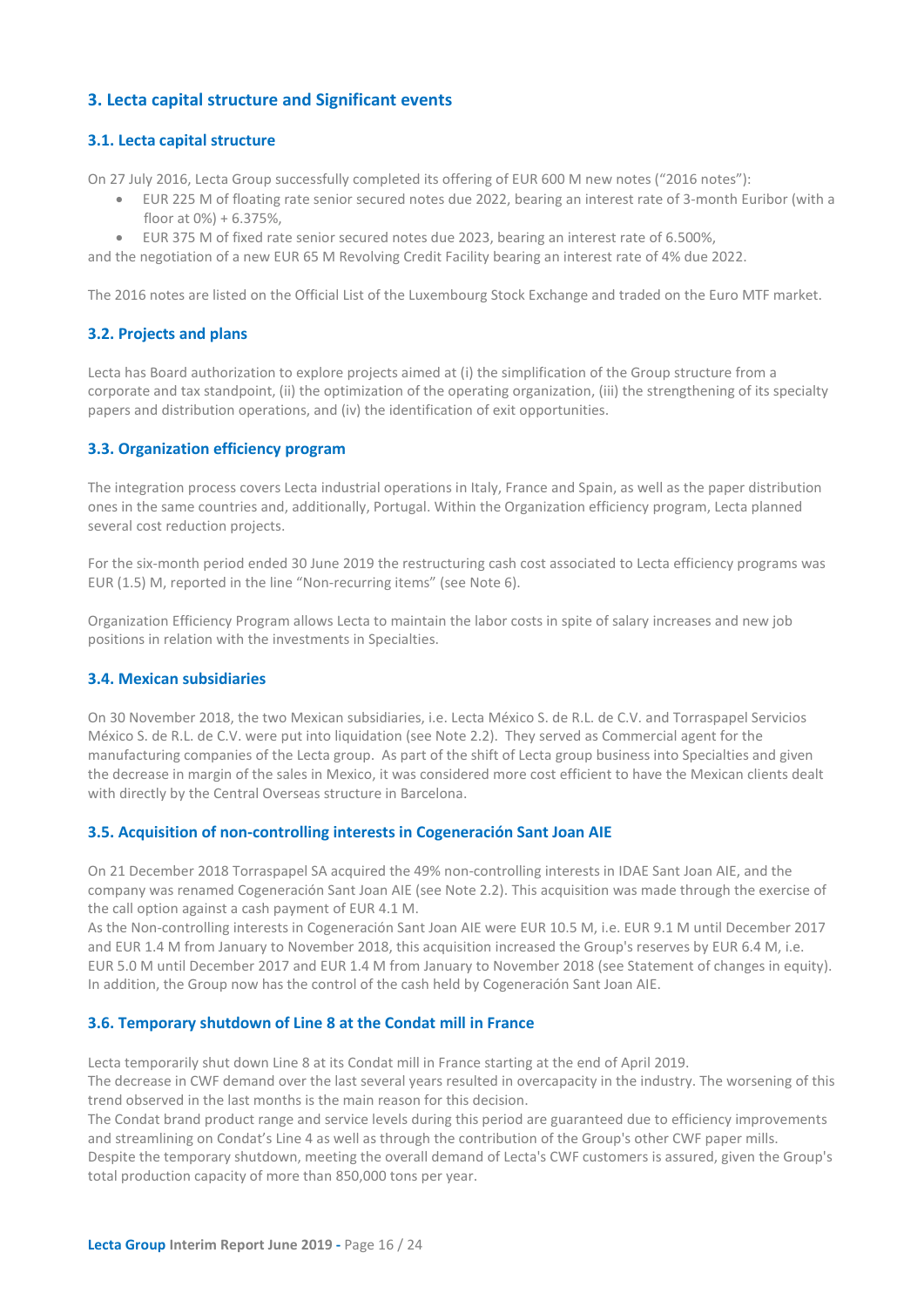At the same time, Lecta continues working on a strategic transformation plan that will allow Condat to diversify its production.

This plan would entail the transformation of Line 8 from manufacturing CWF to manufacturing specialty papers for labels and flexible packaging, a market in which Lecta has extensive experience given its manufacturing operations in Spain (see Note 18.1).

### <span id="page-16-0"></span>**3.7. Implementation of a new ERP at the Cartiere del Garda mill in Italy**

In June 2019, a new Enterprise Resource Planning system was implemented in Lecta's Riva del Garda Italy paper mill. Implementation was more challenging than expected, resulting in a loss of production and deliveries of CWF from the mill, as well as extra cost. The estimated and accounted for EBITDA impact in 2Q 2019 was negative EUR (1.9) M.

### <span id="page-16-1"></span>**4. Information by Operating Segment**

Lecta Group applied IFRS 8 "Operating Segments" as of 1 January 2009. The Chief Operating Decision Makers analyze the group activity through three lines of products and services, within a unique operating segment, "**production and sale of paper**".

The definition of **products and services** is:

- − Coated Woodfree consists in the sale of fine paper manufactured by Lecta. The Coated Woodfree is quasi exclusively sold to third parties;
- Specialties consist in the sale of specialty papers manufactured by Lecta. The Specialties are quasi exclusively sold to third parties;
- − Purchased Products consist in the sale of products purchased from third parties.

For products and services reporting, definitions are as follows:

- Net sales of Paper consist of Revenue reported in the Income statement less Sales of energy (see Note 5). The rationale is that the activity of Lecta is to produce and sell paper. In this context, Lecta operates cogeneration plants that burn gas and produce electricity and steam. The production of steam is internally consumed, while the production of electricity can be internally consumed or sold to the grid. For "Operating Segment" reporting, the sale of electricity to the grid is not considered as revenue but as reduction in energy cost to produce paper.
- EBITDA is the EBITDA reported in the Income statement. There is no significant non-cash expense within the EBITDA.
- Non-current assets is the sum of Property, plant and equipment, Investment properties, Other intangible assets and Biological assets reported in the Statement of Financial Position. Following items are not included: Goodwill, Investment in associates, Available-for-sale financial investments, Deferred income tax assets, Non-current income tax receivable, Other non-current receivables and Non-current assets held for sale.

The intra-segment and inter-segment sales are made at market price.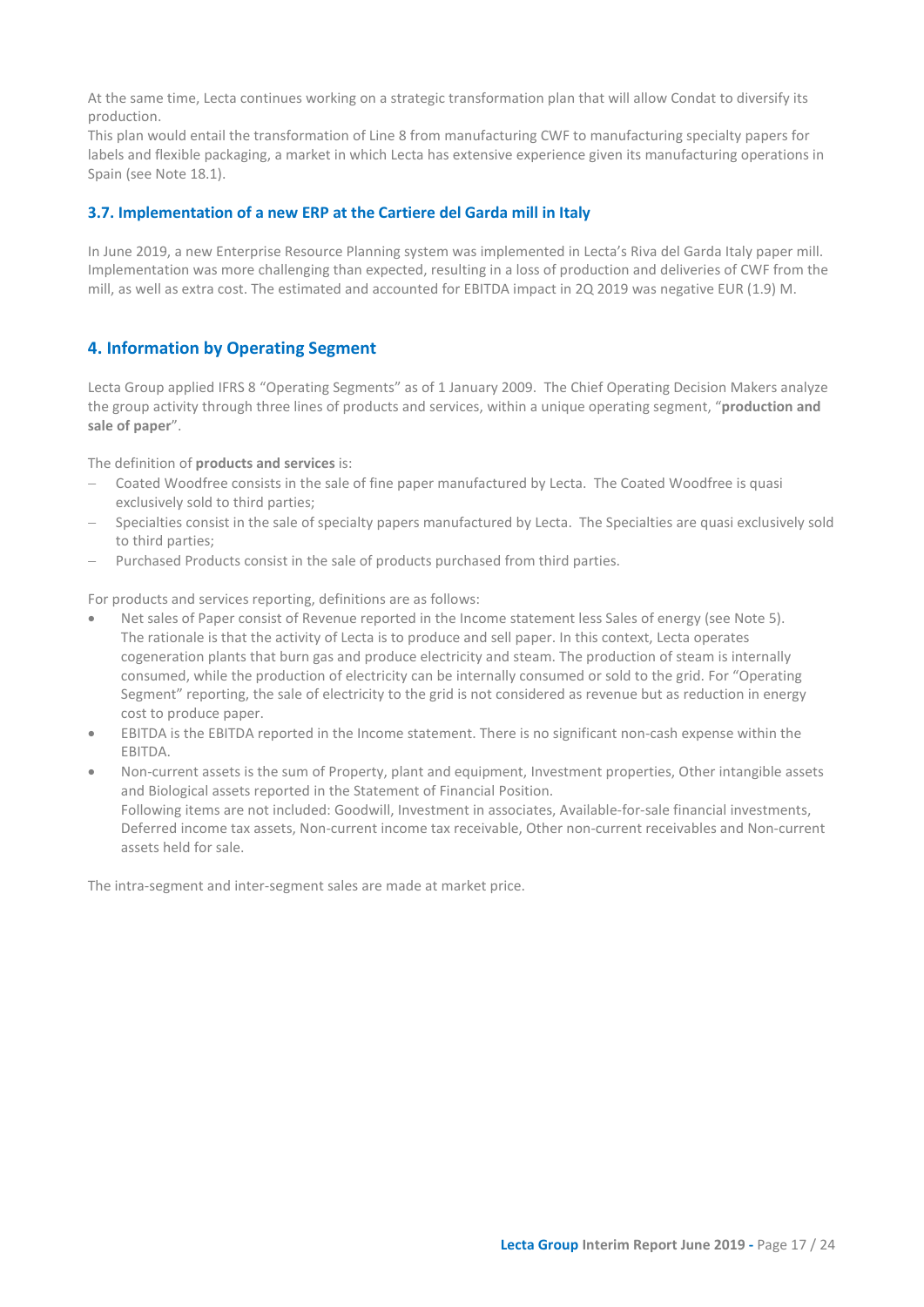### <span id="page-17-0"></span>**4.1. Information about profit or loss**

The following table compares sales and profit information of the products and services for the six-month period ended 30 June 2019, with the prior year. It considers the above definitions:

|                                | <b>Net Sales of Paper</b> |        |          |        |  |  |
|--------------------------------|---------------------------|--------|----------|--------|--|--|
| <b>Products &amp; Services</b> | 30 Jun                    | 30 Jun | Change   |        |  |  |
| (in EUR M)                     | 2019                      | 2018   | absolute | %      |  |  |
| Coated Woodfree                | 345                       | 382    | $-37$    | $-10%$ |  |  |
| Specialties                    | 248                       | 230    | $+19$    | $+8%$  |  |  |
| Purchased products             | 87                        | 92     | -5       | $-5%$  |  |  |
| Total                          | 681                       | 704    | $-23$    | $-3%$  |  |  |

|                                | <b>EBITDA</b> |        |          |        |  |  |  |  |
|--------------------------------|---------------|--------|----------|--------|--|--|--|--|
| <b>Products &amp; Services</b> | 30 Jun        | 30 Jun | Change   |        |  |  |  |  |
| (in EUR M)                     | 2019          | 2018   | absolute | %      |  |  |  |  |
| Coated Woodfree                | 19            | 30     | $-11$    | $-36%$ |  |  |  |  |
| Specialties                    | 30            | 32     | $-2$     | $-6%$  |  |  |  |  |
| Purchased products             | 5             | 3      | $+1$     | $+41%$ |  |  |  |  |
| Total                          | 54            | 65     | $-12$    | $-18%$ |  |  |  |  |

|                                | <b>EBITDA Margin</b> |                |                             |  |  |  |  |
|--------------------------------|----------------------|----------------|-----------------------------|--|--|--|--|
| <b>Products &amp; Services</b> | 30 Jun<br>2019       | 30 Jun<br>2018 | Change<br>Percentage points |  |  |  |  |
| Coated Woodfree                | 5.5%                 | 7.8%           | $-2.3$                      |  |  |  |  |
| Specialties                    | 12.1%                | 13.9%          | $-1.9$                      |  |  |  |  |
| Purchased products             | 5.2%                 | 3.5%           | $+1.7$                      |  |  |  |  |
| Total                          | 7.9%                 | 9.3%           | $-1.4$                      |  |  |  |  |

### **Breakdown of Net Sales of Paper and EBITDA by Product and Service:**

|                    | <b>Net Sales of Paper</b> |             |               | <b>EBITDA</b> |                         |               |
|--------------------|---------------------------|-------------|---------------|---------------|-------------------------|---------------|
|                    | 30 Jun 2019               | 30 Jun 2018 | <b>Change</b> |               | 30 Jun 2019 30 Jun 2018 | <b>Change</b> |
| Coated Woodfree    | 51%                       | 54%         | $-4$ pp       | 35%           | 46%                     | $-10$ pp      |
| Specialties        | 36%                       | 33%         | $+4pp$        | 56%           | 49%                     | $+7$ pp       |
| Purchased products | 13%                       | 13%         | $-Opp$        | 9%            | 5%                      | $+4pp$        |
|                    | 100%                      | 100%        |               | 100%          | 100%                    |               |

CWF: Coated WoodFree SPEC.: Specialities PP: Purchased products



**Net Sales of Paper EBITDA**

**SPEC 56%**

**PP 9%**

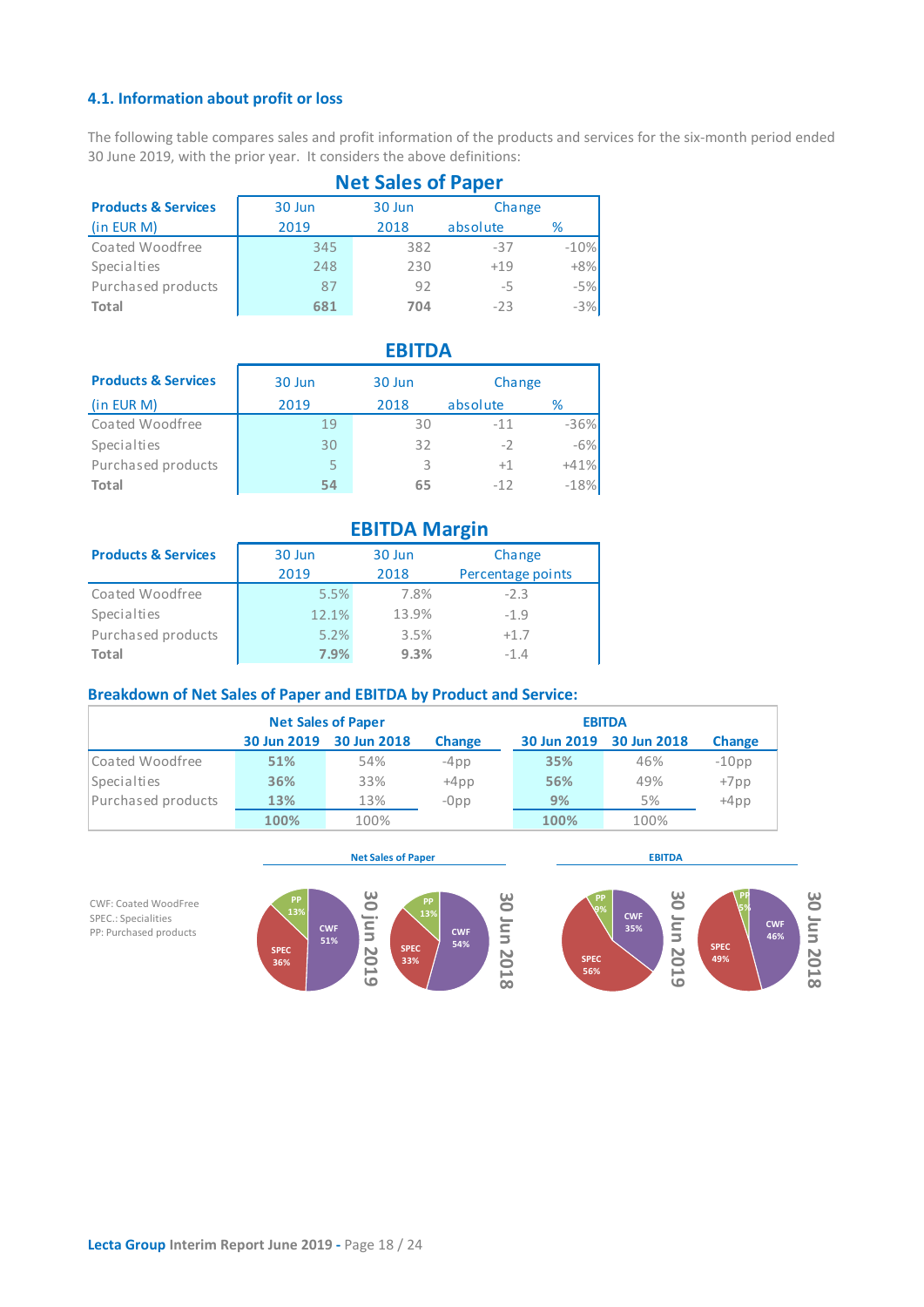### **4.2. Information about geographical areas**

The following table compares Net sales of paper to third parties and Non-current assets of the Group's products and services for the six-month period ended 30 June 2019, with the prior year:

| <b>Geographical</b>   | Net sales of paper | Geographical |                |
|-----------------------|--------------------|--------------|----------------|
| location of customers | 30 Jun             | 30 Jun       | location of as |
| (in EUR M)            | 2019               | 2018         | (in EUR M)     |
| Europe                | 558                | 576          | Luxembourg     |
| Americas              | 73                 | 79           | Italy          |
| Rest of world         | 50                 | 49           | France         |
| Total                 | 681                | 704          | Spain          |
|                       |                    |              |                |

<span id="page-18-0"></span>

| <b>Geographical</b> | Non-current assets |      |  |
|---------------------|--------------------|------|--|
| location of assets  | 30 Jun<br>30 Jun   |      |  |
| (in EUR M)          | 2019               | 2018 |  |
| Luxembourg          | 23                 |      |  |
| Italy               | 75                 | 80   |  |
| France              | 37                 | 43   |  |
| Spain               | 367                | 356  |  |
| Other               |                    |      |  |
| Total               | 503                |      |  |

### <span id="page-18-1"></span>**5. Revenue**

The following table compares Revenue to third parties and Sales in volume of the Group for the six-month period ended 30 June 2019, with the prior year:

| (in EUR K)         | 2019    | 2018    |
|--------------------|---------|---------|
| Net Sales of Paper | 680.772 | 703.889 |
| Sales of energy    | 53.802  | 43.217  |
| Revenue            | 734.574 | 747.105 |

| (in metric tonnes)    | 2019    | 2018    |
|-----------------------|---------|---------|
| Volume sold of paper  | 666,702 | 744.982 |
|                       |         |         |
| (in MWh)              | 2019    | 2018    |
| Volume sold of energy | 615.655 | 539.425 |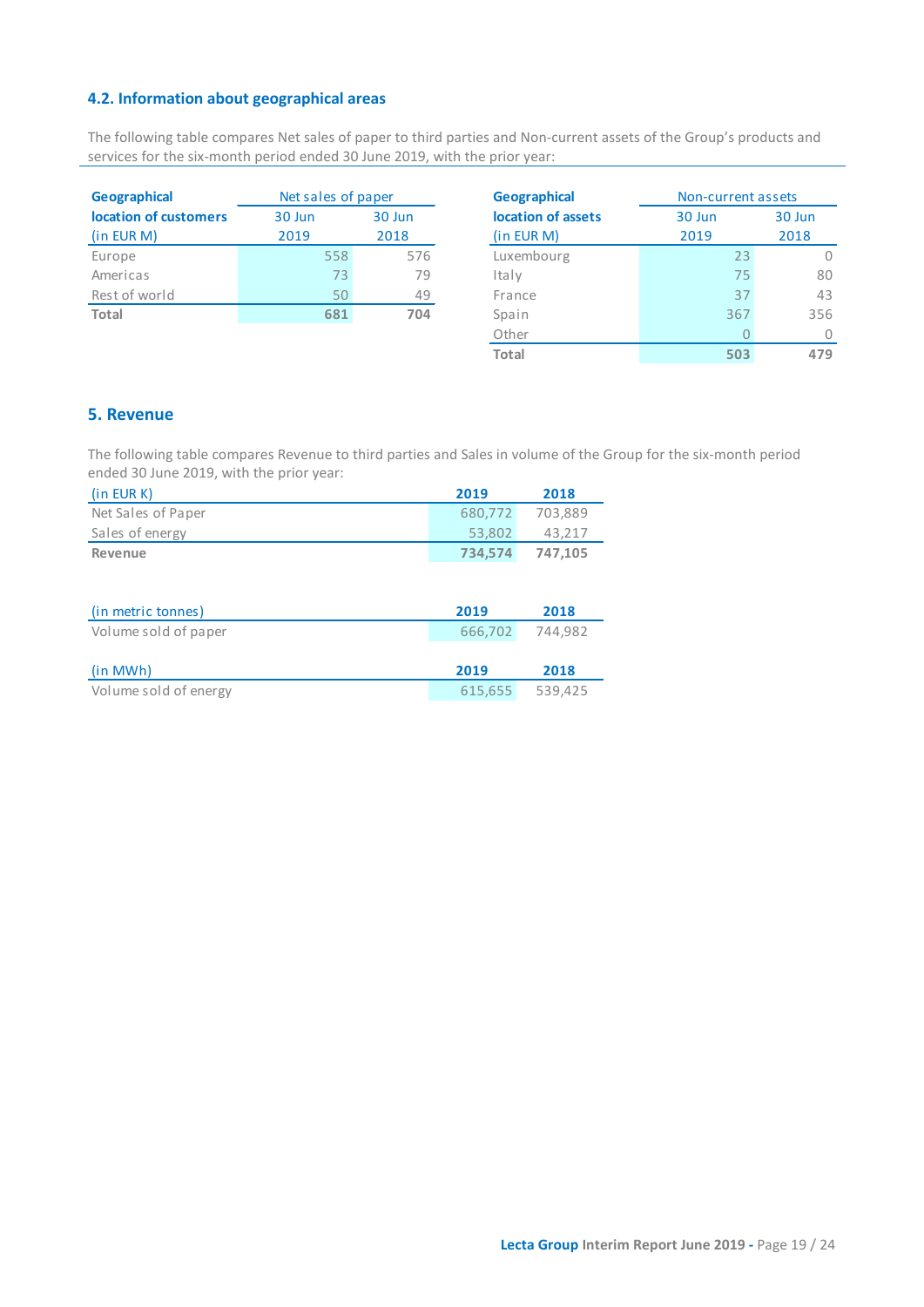### <span id="page-19-0"></span>**6. Non-recurring items**

(in EUR K)

| Profit (Loss) on:                                                     | 2019    | 2018    |
|-----------------------------------------------------------------------|---------|---------|
| Property, plant and equipment                                         | (27)    | 131     |
| Unlisted securities                                                   | 132     |         |
| Ineffective portion in the variation of cash flow hedging derivatives | 0       | 438     |
| Organization efficiency program                                       | (1,471) | (1,500) |
| Other non-recurring items                                             | (315)   | (1,069) |
| Income / (Expense)                                                    | (1,680) | (2,000) |

### Property, plant and equipment

In June 2019, Torraspapel SA and Condat SAS sold some obsolete equipment and a small house against a total payment of EUR 117 K.

In January 2018, Torraspapel SA sold three long time unused offices in Bilbao against a payment of EUR 120 K.

Unlisted securities

Following the disposal of Liaison shares made in December 2018, reversal of the impairment on non-consolidated shares of EUR 132 K (see also Note 10).

Ineffective portion in the variation of cash flow hedging derivatives This line was the consequence of the introduction of IAS 32 & 39 (see Note 1.36 of Lecta annual report).

Organization efficiency program (see Note 3.3)

The Organization efficiency program is a body of several plans, aimed at improving the group's competitiveness.

### <span id="page-19-1"></span>**7. Income tax in the income statement**

|                    | <b>January to June</b> |          |  |
|--------------------|------------------------|----------|--|
| (in EUR K)         | 2019                   | 2018     |  |
| Current tax        | (3,572)                | (5,430)  |  |
| Deferred tax       | (732)                  | 253      |  |
| Income / (Expense) | (4.305)                | (5, 177) |  |

The deferred tax charge of EUR (732) K booked in 2019 was the result of:

• EUR (732) K of deferred tax charge on temporary differences.

The deferred tax profit of EUR 253 K booked in 2018 was the result of:

- EUR (177) K of net deferred tax charge on tax losses, used against taxable profits
- EUR 430 K of deferred tax profit on temporary differences.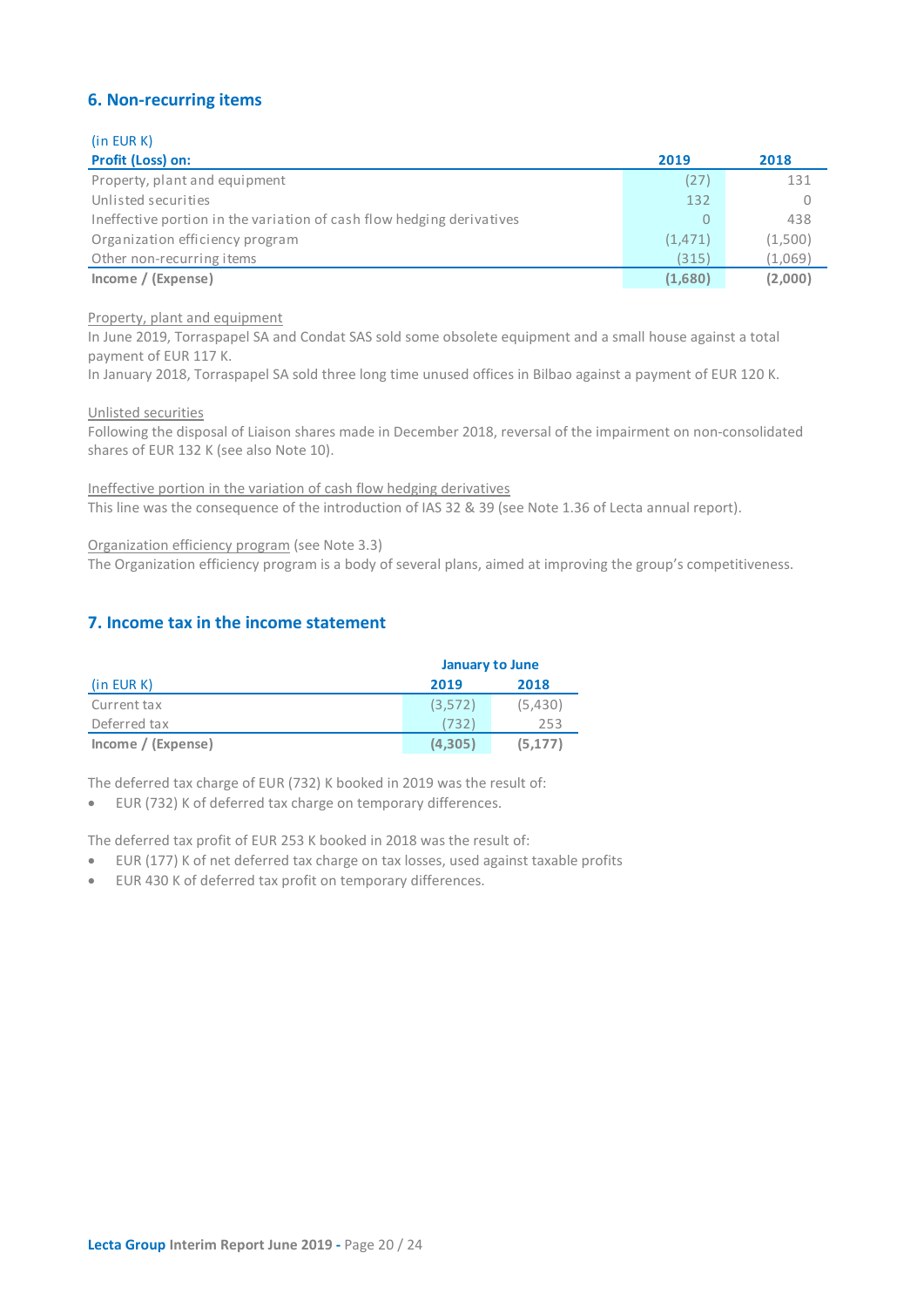### <span id="page-20-0"></span>**8. Earnings per share**

|                                             | <b>January to June</b> |         |  |
|---------------------------------------------|------------------------|---------|--|
| (in EUR K)                                  | 2019                   | 2018    |  |
| Profit (loss) after tax attributable to the |                        |         |  |
| equity holders of the parent (in EUR K)     |                        |         |  |
| Income statement                            | (13,539)               | 141     |  |
| Pro-forma interest on warrants              | 0                      | (0)     |  |
|                                             |                        |         |  |
| <b>Total diluted</b>                        | (13,539)               | 141     |  |
| Weighted number of shares                   |                        |         |  |
| Basic shares                                | 560,366                | 560,366 |  |
| Warrants                                    | 5,496                  | 5,496   |  |
| Total                                       | 565,862                | 565,862 |  |
| Earnings per share (in EUR)                 |                        |         |  |
| Basic                                       | (24.2)                 | 0.3     |  |
| Diluted                                     | (24.2)                 | 0.2     |  |

"Basic earnings per share" were computed on the basis of the weighted average number of shares issued after deduction of the weighted average number of shares owned by Lecta Group consolidated companies (none for these two years).

"Diluted earnings per share" took into account share equivalents having a dilutive effect after deduction of the weighted average number of share equivalents owned by Lecta Group consolidated companies. The dilutive effect of warrants was calculated using the notional investment method for which the Net earnings were adjusted to include a notional after tax interest income on proceeds coming from the sale of warrants.

### **Nota**

IAS 33 paragraph 43 requires that the diluted earnings per share does not assume conversion, exercise or other issue of potential ordinary shares that would have an anti-dilutive effect on earnings per share.

### <span id="page-20-1"></span>**9. Dividends paid and proposed**

No dividend was paid nor proposed.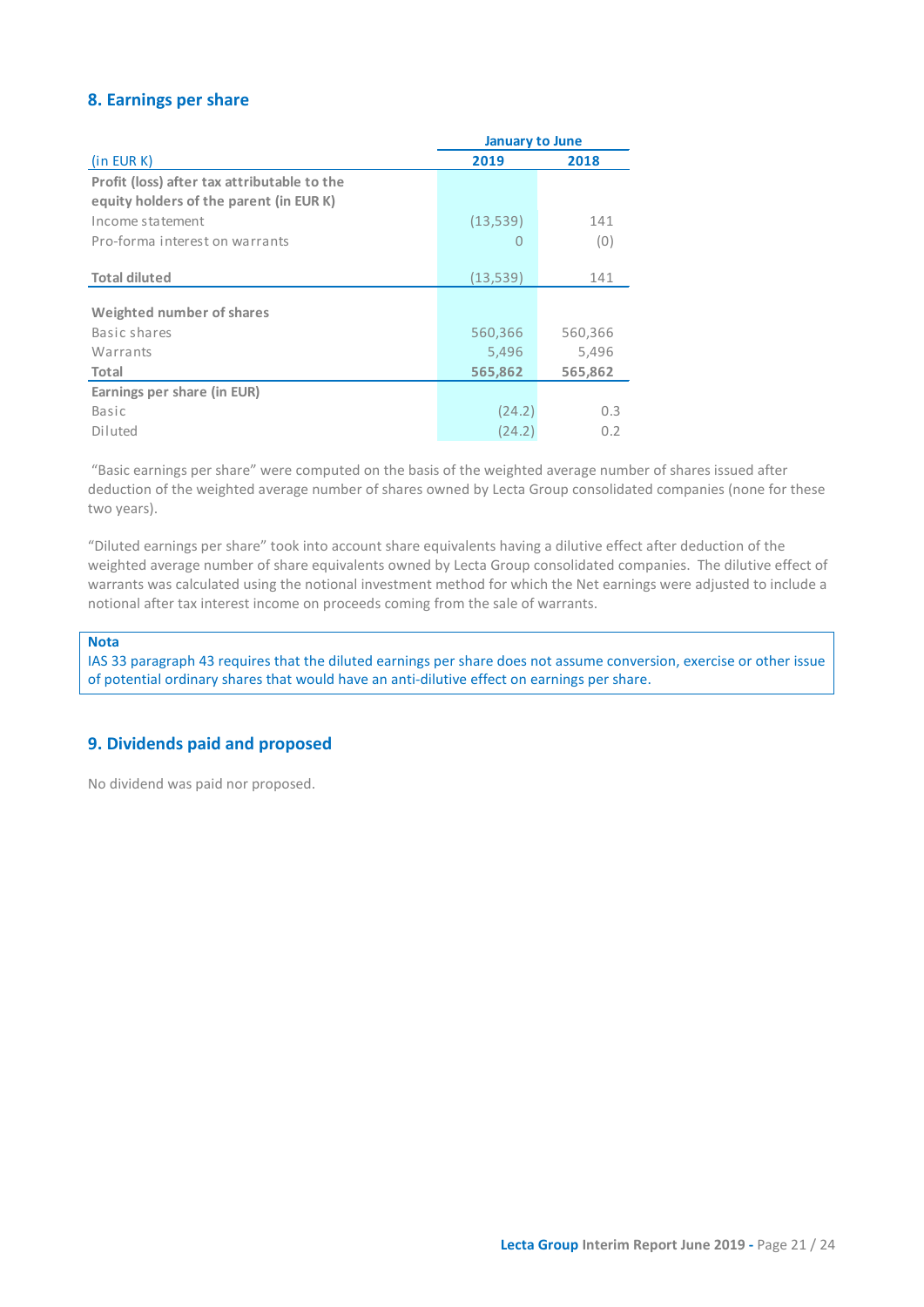### <span id="page-21-0"></span>**10. Components of other comprehensive income**

### **Components of other comprehensive income**

Lecta Group (in EUR K)

| Movements of other comprehensive income before tax                                           | Jan to Jun 2019 | Jan to Jun 2018 |
|----------------------------------------------------------------------------------------------|-----------------|-----------------|
| Cash flow hedges                                                                             |                 |                 |
| Gains/(losses) arising during the year                                                       |                 |                 |
| Foreign currency forward contracts                                                           |                 |                 |
| Futures contract                                                                             |                 |                 |
| Reclassification adjustments for gains/(losses) included in the income statement             |                 |                 |
| Total effect on other comprehensive income resulting from Cash flow hedges (before tax)      | n               | 0               |
| Unlisted securities                                                                          |                 |                 |
| Gains/(losses) arising during the year                                                       | (132)           | 0               |
| Reclassification adjustments for gains included in the income statement                      |                 |                 |
|                                                                                              |                 |                 |
| Total effect on other comprehensive income resulting from revaluation of Unlisted securities | (132)           | 0               |
| (before tax)                                                                                 |                 |                 |

| Tax effect of components of other comprehensive income Cash flow hedges               | Jan to Jun 2019 | Jan to Jun 2018 |
|---------------------------------------------------------------------------------------|-----------------|-----------------|
| Cash flow hedges                                                                      |                 |                 |
| Gains/(losses) arising during the year                                                |                 |                 |
| Foreign currency forward contracts                                                    |                 |                 |
| Futures contract                                                                      |                 |                 |
| Reclassification adjustments for gains/(losses) included in the income statement      |                 |                 |
| Total tax effect on other comprehensive income resulting from Cash flow hedges        |                 | 0               |
| Unlisted securities                                                                   |                 |                 |
| Gains/(losses) arising during the year                                                |                 |                 |
| Reclassification adjustments for gains included in the income statement               |                 |                 |
|                                                                                       |                 |                 |
| Total tax effect on other comprehensive income resulting from revaluation of Unlisted |                 |                 |
| securities                                                                            |                 |                 |

Cash flow hedge is used to cover the exposure to variability in cash flows that is attributable to a particular risk associated with a forecast transaction.

In Lecta Group, these are foreign currency, interest rate and energy price hedging instruments (forward, option, cap, floor, collar, swap…). The portion of the gain or loss on the hedging instrument that is determined to be an effective hedge is recognized directly in the line "Net incomes (expenses) recognized directly through Equity" against "Other receivables" or "Other payables". It is removed from Equity when the hedged item affects the Income statement. The ineffective portion of gain or loss is immediately recognized in the line "Non-recurring items" of the Income statement (see Note 6).

Unlisted securities: following the disposal of Liaison shares made in December 2018, reversal of the adjustment of fair value on non-consolidated shares of EUR (132) K (see also Note 6).

### <span id="page-21-1"></span>**11. Property, plant and equipment and Investment properties**

During the six-month period ended 30 June 2019, Lecta Group acquired Property, plant and equipment with a cost of EUR 30.2 M compared to EUR 32.2 M in the same period of 2018.

As at 1 January 2019, following the implementation of IFRS 16 "Leases", Property, plant and equipment included EUR 24.8 M of Right-Of-Use assets (see Note 1.2).

As at 30 June 2019, Investment properties of EUR 1,363 K consisted in plots of land in Amorebieta / Carmen (EUR 540 K) and Sarrià de Ter (EUR 823 K).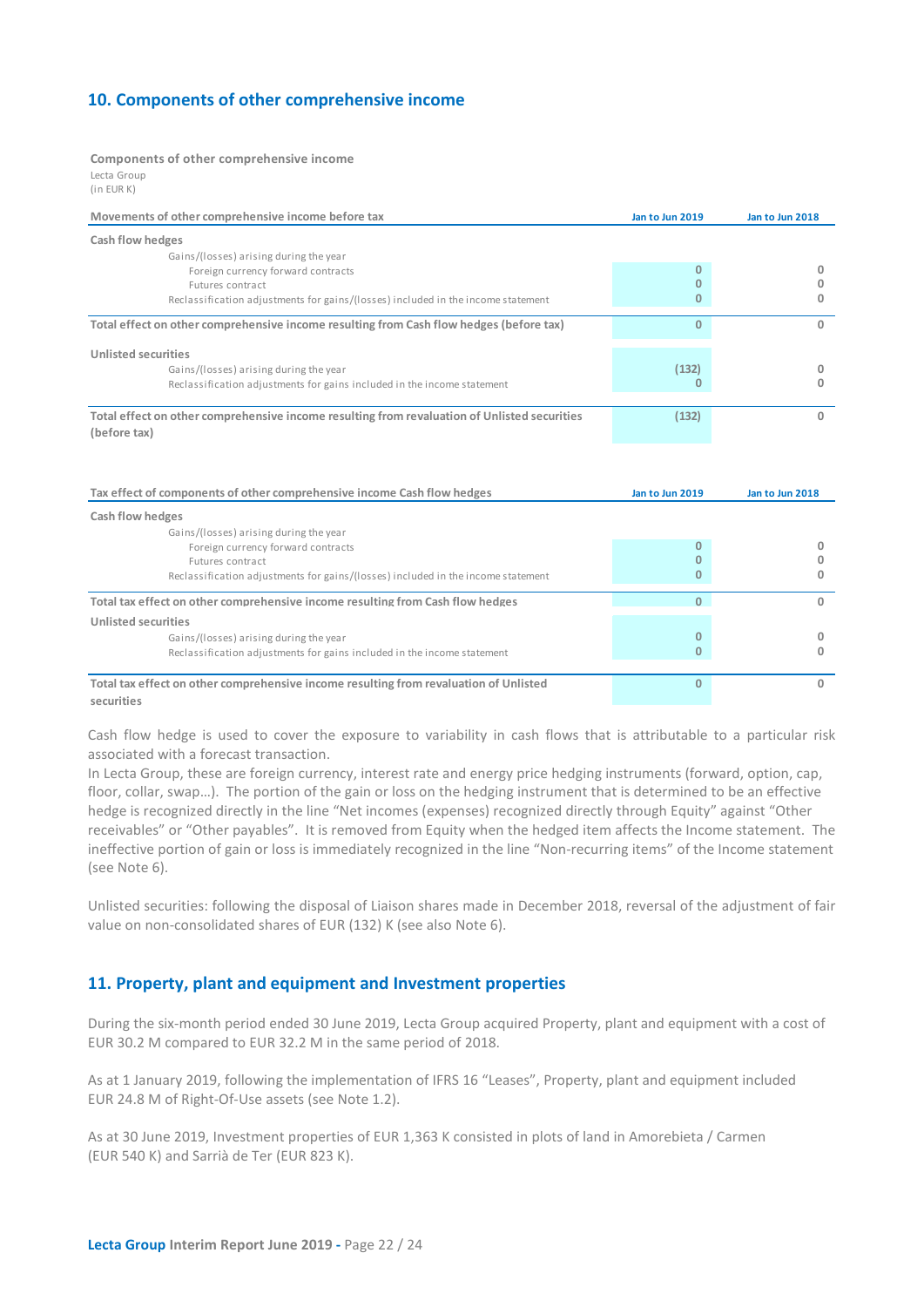### <span id="page-22-0"></span>**12. Interest-bearing borrowings**

| (in EUR K)                                           | 2019      | 2018      |
|------------------------------------------------------|-----------|-----------|
| Interest on Floating and Fixed Rate Notes            | (19, 399) | (19, 399) |
| Amortization of issue costs on borrowings            | (996)     | (999)     |
| S/T Floating and Fixed Rate Notes                    | (20, 394) | (20, 397) |
|                                                      |           |           |
| Lease obligations                                    | (476)     | (1)       |
|                                                      |           |           |
| Interest on other long-term borrowings               | (1,079)   | (1,105)   |
| Interest on rate hedging derivatives                 | $\Omega$  | 0         |
| S/T Other long-term borrowings                       | (1,079)   | (1, 105)  |
|                                                      |           |           |
| Trade receivables: early payment discounts           | (7,071)   | (7, 127)  |
| Trade receivables: non-recourse assignment cost      | (679)     | (928)     |
| Trade payables: discounts on anticipated payments    | 108       | 93        |
| Finance cost in the provisions on employees benefits | (158)     | (151)     |
| Issue costs expensed as incurred                     | (7)       | (10)      |
| Other financial incomes                              | 178       | 551       |
| Other financial expenses                             | (1,269)   | (2,405)   |
| Income / (Expense)                                   | (30, 847) | (31, 479) |

As at 1 January 2019, following the implementation of IFRS 16 "Leases", Interest-bearing borrowings and Current portion of Interest-bearing borrowings included EUR 24.8 M of Lease liabilities (see Note 1.2).

During the six-month period ended 30 June 2019, the proceeds from borrowings net of repayment of borrowings was EUR 19.2 M.

### <span id="page-22-1"></span>**13. Capital commitments**

As at 30 June 2019, Lecta Group had firm commitments in relation with orders of Property, plant and equipment net of advances to suppliers of EUR 28.6 M.

These commitments were allocated as follows:

<span id="page-22-2"></span>EUR 2.7 M in Italy EUR 1.0 M in France EUR 24.9 M in Spain

### **14. Related party disclosures**

### <span id="page-22-3"></span>**14.1. Transactions with non-consolidated companies**

|                |      |                 |                 |                 |                 | 31 December 2018 |
|----------------|------|-----------------|-----------------|-----------------|-----------------|------------------|
|                |      | January to June |                 |                 |                 | 30 June 2019     |
|                |      | <b>Sales</b>    | (Purchases)     | Finance (costs) | <b>Amounts</b>  | <b>Amounts</b>   |
| (in EUR K)     |      | to              | from            | from            | owed by         | owed to          |
|                |      | related parties | related parties | related parties | related parties | related parties  |
|                | 2018 |                 | (3, 246)        |                 |                 | 1,351            |
| SVL Pilote SAS | 2019 |                 | (3, 157)        |                 |                 | 1.273            |
|                | 2018 |                 | (290)           | C               | Ω               | 106              |
| SVS SAS        | 2019 |                 | (289)           |                 |                 | 105              |
|                | 2018 |                 | (653)           |                 |                 | 201              |
| <b>SVT SAS</b> | 2019 |                 | (776)           |                 |                 | 260              |

These companies were non-consolidated because of absence of control or immateriality (see Note 2.3) All the transactions with related parties were made on an arm's length basis.